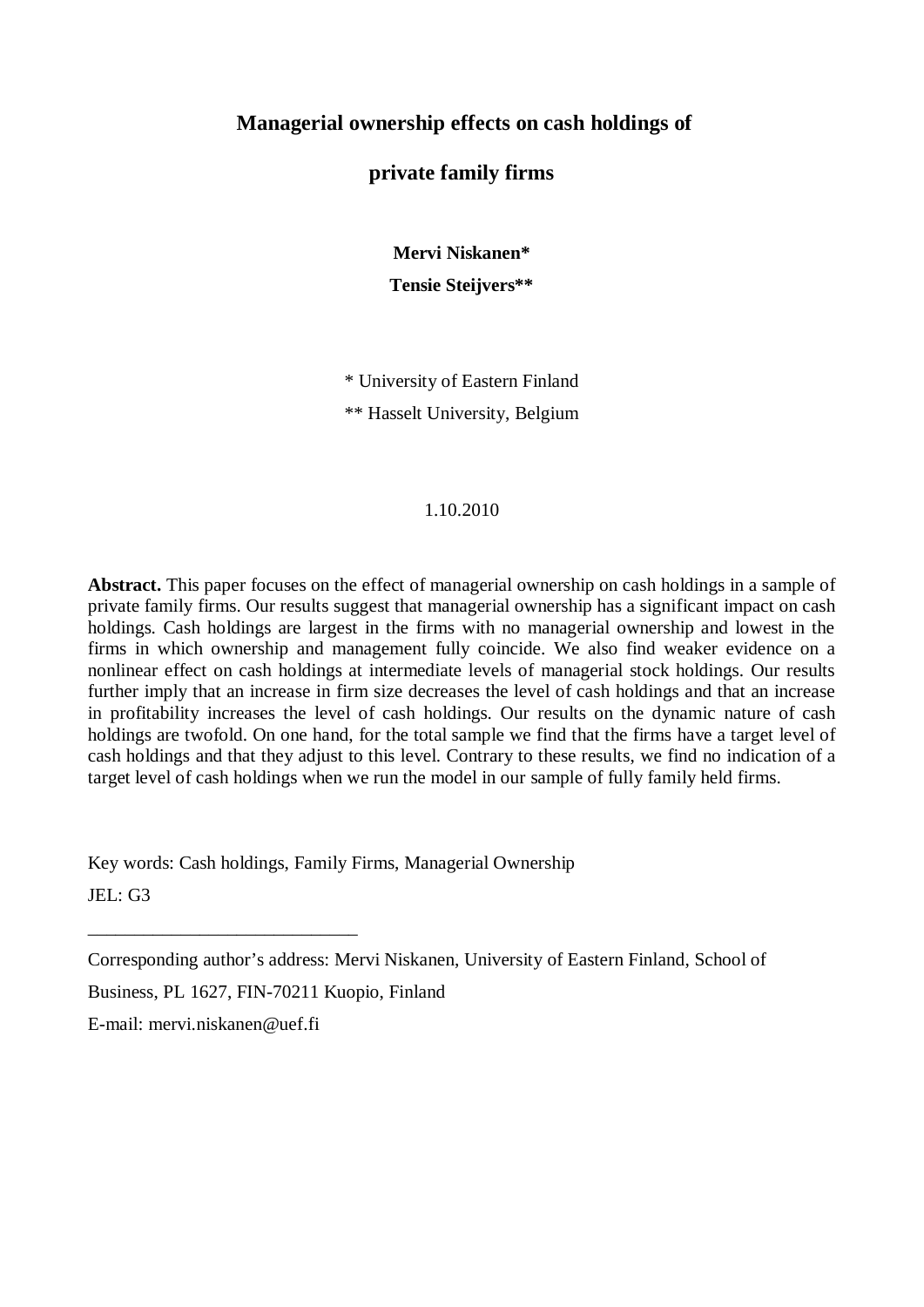# **On the determinants of cash holdings of small and medium sized private family firms**

Private family firms can be considered as the most common form of business organization in the world. Family-owned or controlled businesses account for over 80% of all firms and 12% of GDP in the United States (Lee, 2006; Shanker and Astrachan, 1996). Even though there is considerable theoretical and empirical work on the capital structure of public firms and SME's (e.g. López-Gracia and Sánchez-Andújar, 2007; Hall et al., 2004; Mishra and McConaughy, 1999; Chaganti et al., 1995; Hutchinson, 1995; Titman and Wessels, 1988) there is a lack of studies that focus on the asset structure of private family firms.

The theoretical finance literature offers three alternative models to explain why firms hold cash. First, the trade-off theory model claims that firms compare the marginal costs and benefits of holding cash. The second framework is provided by the pecking order theory initially outlined in Myers and Majluf (1984) and further developed by Myers (1984). This theory states that firms with information asymmetries should finance new investments first internally, then with low risk debt and finally with equity only as a last resort. This theory suggests that the role of cash is to act as a buffer between retained earnings and investments, and that firm's do not have target cash levels. The fact that information asymmetries are even more pronounced for small firms, suggest that this framework has more importance for small firms than for large firms and that cash levels are lower if information asymmetries can be lowered. Third, the free-cash flow theory by Jensen (1986) claims that management has incentives to cumulate excessive amounts of cash to increase its own power and to avoid monitoring in situations when applying for new funds from the financial markets. When the firm has sufficient funds to finance its projects internally, it avoids any monitoring activities. This in turn may result in situations when management is free to invest in projects that suit their own interest but are not necessarily in the best interest of the shareholders.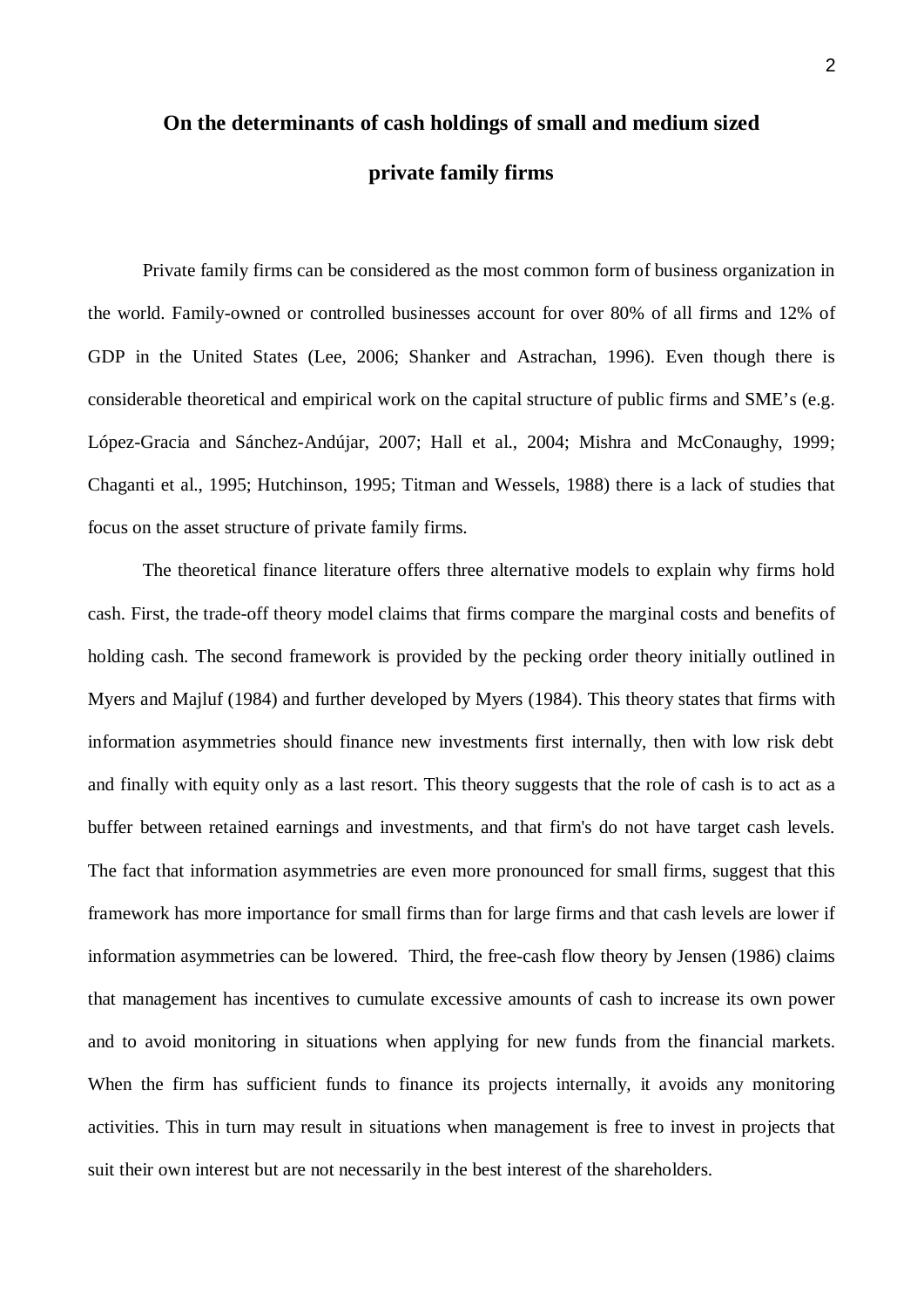When studying cash holdings within the context of private family firms, we need to take into account the heterogeneity within the group of family firms. There is a growing consensus that private family firms cannot be viewed as a homogeneous entity (Chrisman et al., 2005, Westhead and Howorth, 2007). Whether small and medium sized private family firms maintain higher cash levels, may depend on certain family firm characteristics. One such distinction can be made between different family firm types depending on ownership structure of the firm or the firm's management (by a family manager versus a professional outside manager) (Westhead and Howorth, 2007). These family firm characteristics may influence the private family firm's cash holdings level.

Looking at cash holdings from an agency perspective, traditional agency theory predicts that in owner-managed private family firms, the *shareholder-manager agency conflict* is minimal. If family firm ownership and control do not completely coincide, the shareholder-management agency problem arises. The contract between the family owner(s) and family manager leaves scope for management to make decisions that are not in the owners' interests. Jensen (1986) suggests that this may have implications for the level of cash holdings. Free cash flows may induce discretional behaviour by the management at the expense of the shareholders. Managers can use the funds on projects that do not benefit the shareholders or use the funds to pursue personal objectives.

 However, the family character may exacerbate the *shareholder-debtholder agency problem* since private family firms are more vulnerable for self-control problems due to the isolation from the disciplining effect of the external capital market. Family managers want to avoid losing nonpecuniary benefits such as limiting executive management positions only to family members (Anderson and Reeb, 2003), managerial entrenchment (Gomez-Mejia et al., 2001) and 'free riding' by using the firm's resources for personal benefits and privileges of family members (Schulze et al., 2003). So, family firms might incur a higher probability of risk shifting behaviour, hold up and adverse selection in the labour market, increasing the agency costs of debt (Lubatkin et al., 2005;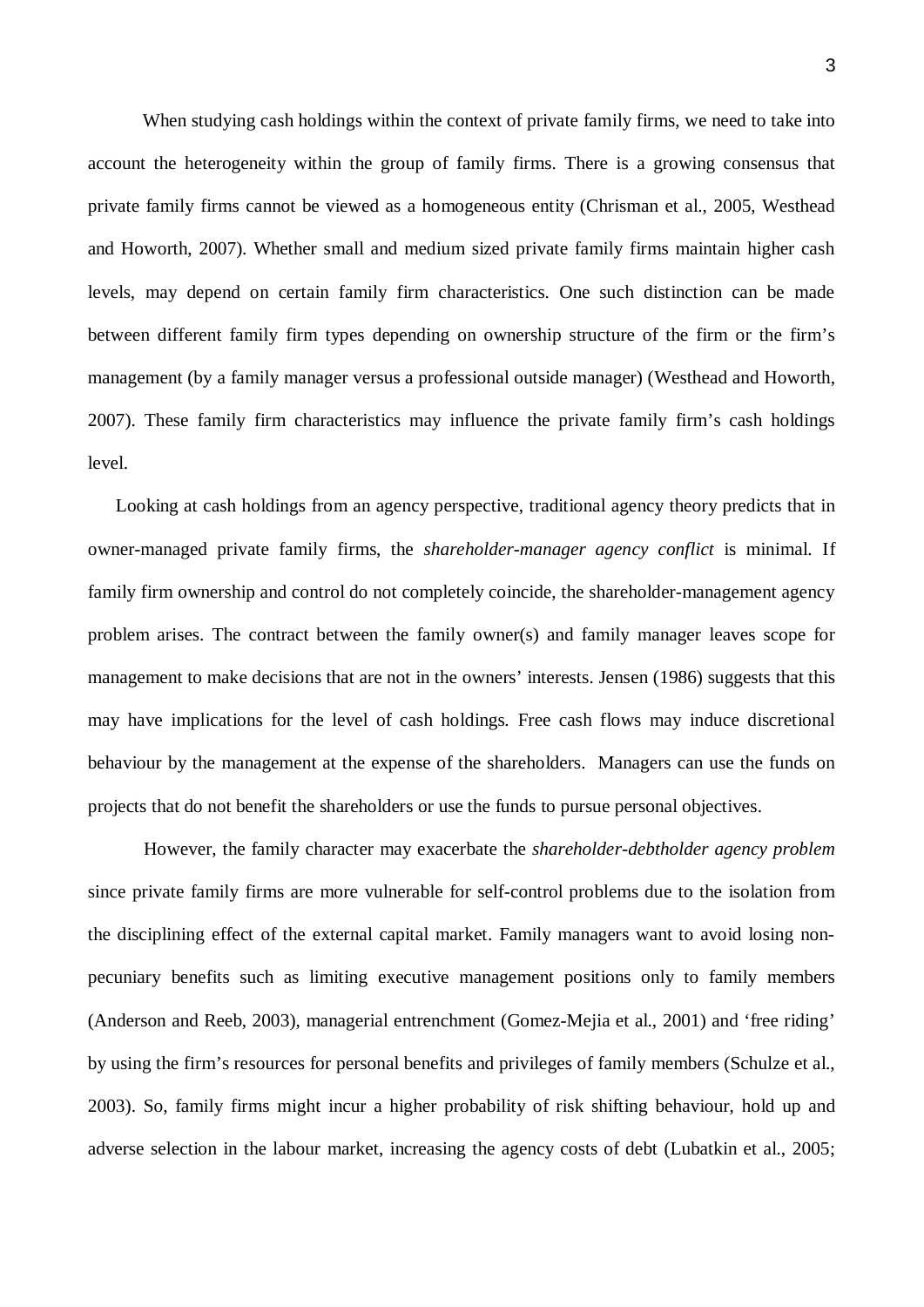Schulze et al., 2001). From the point of view of the bank, these problems inherent to private family firms could have a negative influence on several financial indicators including repayment capacity, leading to more stringent bank lending conditions such as a higher interest rate or higher collateral requirements (Voordeckers and Steijvers, 2006; Steijvers et al., 2008; Steijvers and Voordeckers, 2008). An alternative view posits that the professionalization of management may also provide a positive signal to external parties (banks, customers etc.) Professionally managed family firms would be more flexible (Gulbrandsen, 2005) while the emotional attachment of family managers would prevent the firm from having the flexibility to adapt to changing situations. This fear of change may lead to stagnation and loss of market share (Kellermanns and Eddleston, 2006). These objective, risk taking managers are less conservative and less inclined to avoid debt to realize growth. These private family firms would be characterized by lower cash holdings.

The empirical literature on the determinants of cash holdings has recently received a lot of attention (e.g. Kim et al., 1998; Opler et al., 1999; Pinkowitz and Williamson, 2001; Faulkender, 2002; Dittmar et al., 2003; Ozkan and Ozkan, 2004; Niskanen and Niskanen, 2007; Garcia-Teruel and Martinez-Solano, 2007; Chen, 2008, Harford et al., 2008; Kuan et al., 2010). However, any of these studies focuses on the effect of managerial ownership on the cash holdings of private family firms. In this paper, we examine this effect for a sample of private family firms operating in the Finnish bank-dominated capital market over the period 2000-2005. As such, this paper contributes to literature in several ways. First, we add to the literature on determinants of cash holdings in the under-researched context of small and medium sized *private family* firms. In this study, we define family firms in a strict sense as firms that are fully owned by the family. We integrate an understanding of the internal dynamic of the family business into the corporate cash holding literature. Secondly, we take into account the heterogeneity of family firms by considering the effects managerial ownership on the cash holdings level. Prior empirical studies (e.g. Chen, 2008; Ozkan and Ozkan, 2004; Opler et al., 1999) stress the importance of managerial ownership as a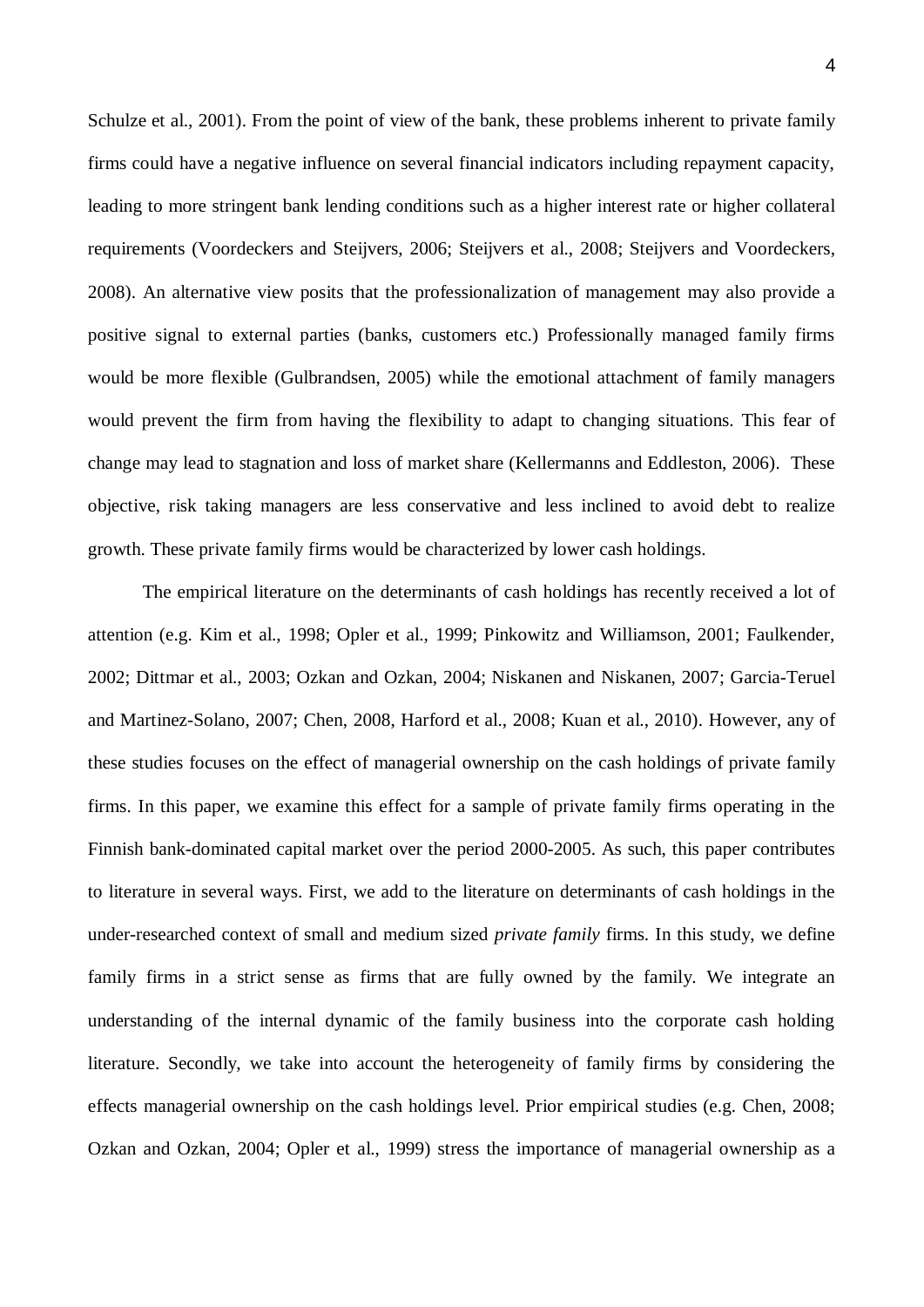determinant of cash holdings. More specifically, contrary to any previous studies, we incorporate possible moderating effects of the number of owners, to consider the impact of monitoring, on the relationship between managerial ownership and the cash holdings level.

This paper proceeds as follows. In the next section, the effect of managerial ownership on cash holdings in private family firms is discussed and our hypotheses are derived. In the subsequent section, the data and empirical method are discussed. Finally, we present and discuss our results.

## **2. The effect of managerial ownership on cash holdings in private family firms: hypothesis development**

 Prior research points to the conflicts of interest between managers and shareholders due to a separation of ownership and control. Taking into account the internal dynamic of family businesses, the effect of managerial ownership on corporate cash holdings in private family firms is expected to be dependent on (i) whether ownership and control of the firm is separated or not and (ii) if there is a separation between ownership and control, to what extent this separation is effectuated.

If there is *complete separation between ownership and management*, which means that the family firm is managed by a professional CEO, this would reduce any privileges of ownermanagement, derived from parental altruism or nepotism (Gedajlovic et al., 2004). This may provide a positive signal to external parties. Similarly, Johanisson and Huse (2000) argue that professionalisation can indicate that the stakes of external stakeholders are better represented which increases the reliability of the firm vis-à-vis debtholders. Contrary to family managers, professional managers can be considered as more objective and risk taking managers who follow a more growth oriented strategy (Dyer, 2006; McMahon and Stanger, 1995). Therefore, we hypothesize that:.

H1a: If there is a complete separation between family firm ownership and control, the family firm is expected to maintain lower cash levels.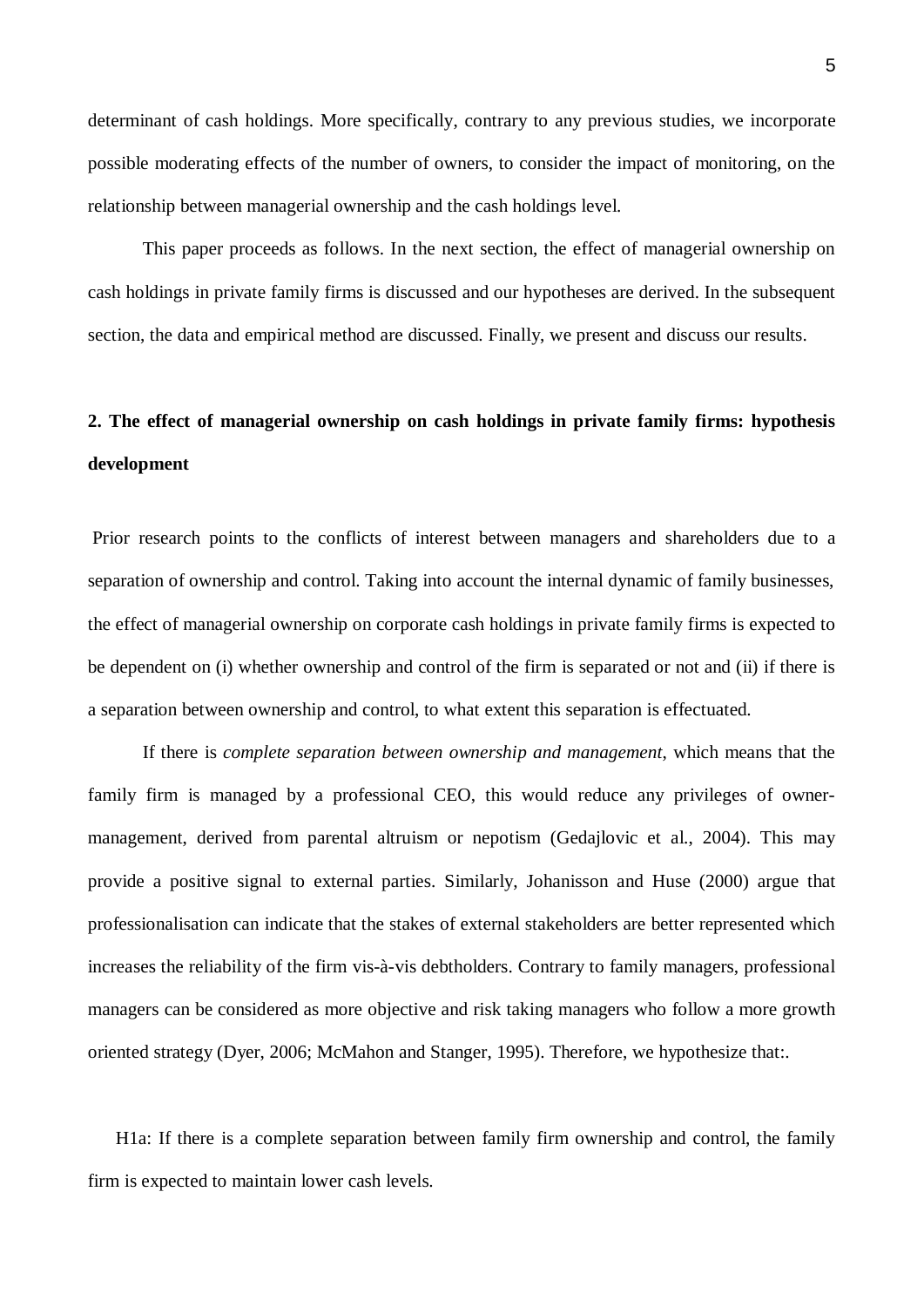Alternatively, based on the free cash flow theory by Jensen (1986), it can be argued that professional management has incentives to cumulate excessive amounts of cash to increase its own power and to avoid monitoring in situations when applying for new funds from the financial markets. When the firm has sufficient funds to finance its projects internally, it avoids any monitoring activities. This in turn may result in situations when management is free to invest in projects that suit their own interest but are not necessarily in the best interest of the shareholders. Therefore, we hypothesize, that:

H1b: If there is a complete separation between family firm ownership and control, the family firm is expected to maintain higher cash levels.

A *partial separation between family firm ownership and control* can lead to a conflict of interest between the family shareholders and the family CEO. It provides opportunities for owner-managers to expropriate wealth of non-managing or outside family shareholders. Managers can use the funds on projects that do not benefit the family shareholders i.e. squandering the firm's resources by consuming perquisites or making inefficient investment decisions. However, the impact of the shareholder-manager agency conflict may depend on the *degree* of ownership-control separation or in other words the degree of managerial ownership. Theoretical considerations make us eager to conclude that if there is a *partial separation* between ownership and control, the impact of managerial ownership on cash holdings would be non-monotonic (Ozkan and Ozkan, 2004). Jensen (1986) argues that a higher level of managerial ownership could reduce the shareholder-manager agency problem due to the alignment of interests of managers with those of shareholders. Managers would be less eager to engage in diverting away resources from value maximization because they would bear a large part of the costs of their actions. However, if the private benefits of 'free riding'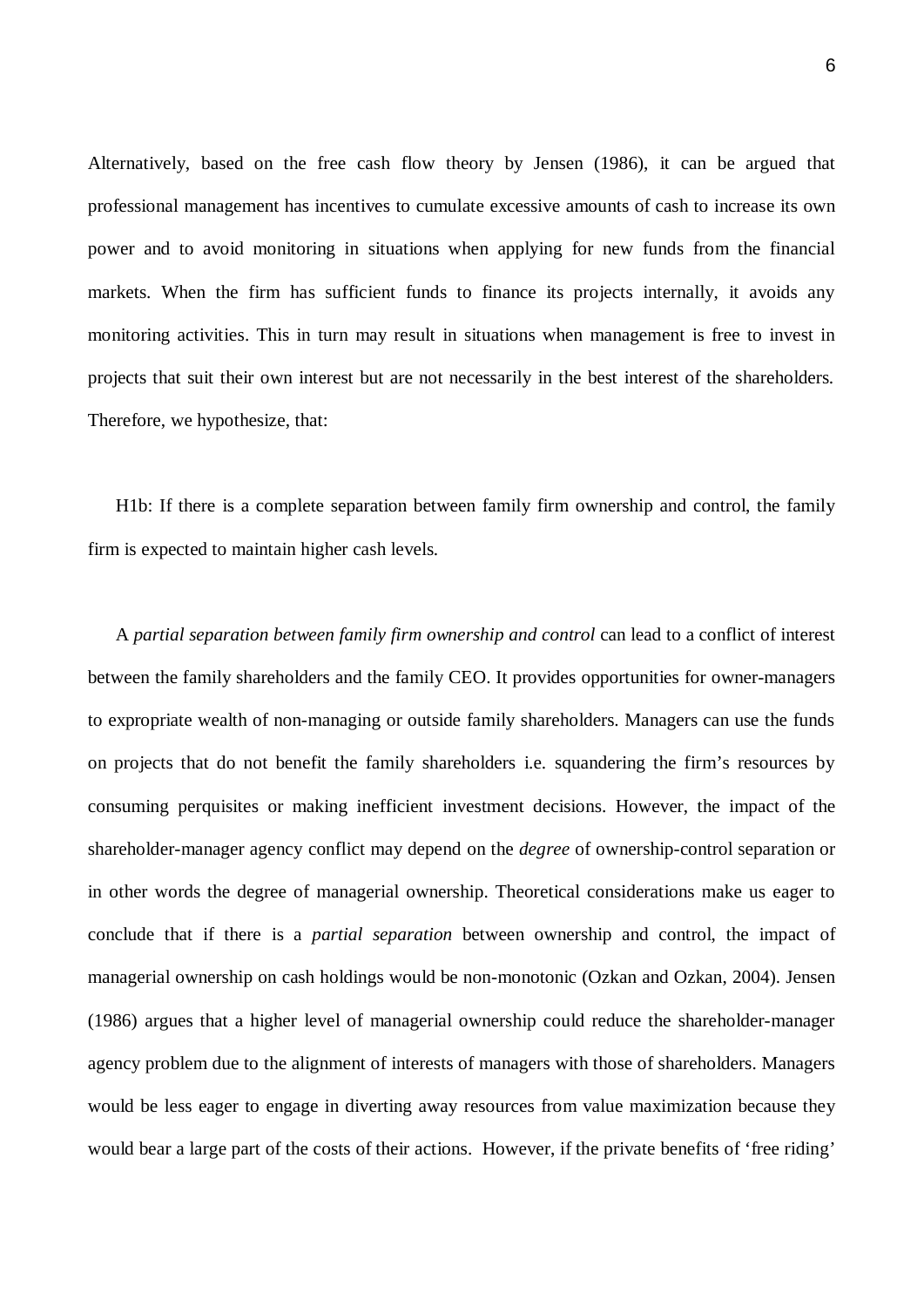by using the firm's resources for personal benefits and privileges of family members outweigh the costs of decreasing shareholder value, the manager may engage in non wealth maximizing behaviour and increase the cash holdings of the firm. This may hurt the long term rents enjoyed by the family shareholders. Consequently, the monitoring by the shareholders appears to be important to estimate the effect of managerial ownership on cash holdings. If there are only few owners or low ownership dispersion, they will possess a substantial amount of shares. Their ownership share must be substantial in order to do the effort to curb managerial discretion (Westhead et al., 2002). They will monitor more efficiently and lower shareholder-management agency costs. Moreover, external financiers would be more willing to lend due to the shareholders monitoring effort. Debt would even act as the ultimate tool to avoid the waste of any free cash flow on perquisites and opportunistic behaviour (Jensen, 1986; Blanco-Mazagatos et al., 2007). Consequently, we hypothesize that:

H2: If there is a partial separation between ownership and control, an increase in managerial ownership by the family manager is expected to *initially* decrease cash levels.

However, if managerial ownership further increases, outside family shareholders have a decreasing ability to monitor the management. The powerful insiders may try to exploit the firm's resources to their private benefit (Anderson and Reeb, 2004). There will be less incentive for each family member to monitor the management. The cost of monitoring is likely to outweigh the benefit since the benefit is only in proportion to their shareholding (Grossman and Hart, 1988). This could lead to the entrenchment of family managers, adverse selection behaviour (Gomez-Mejia et al., 2001). For example, once a family has enough ownership for unchallenged control, it can begin to abuse its power by taking resources out of the business (Claessens et al., 2002). A major owner may use its controlling position in the firm to free ride by using the firm's resources for personal benefits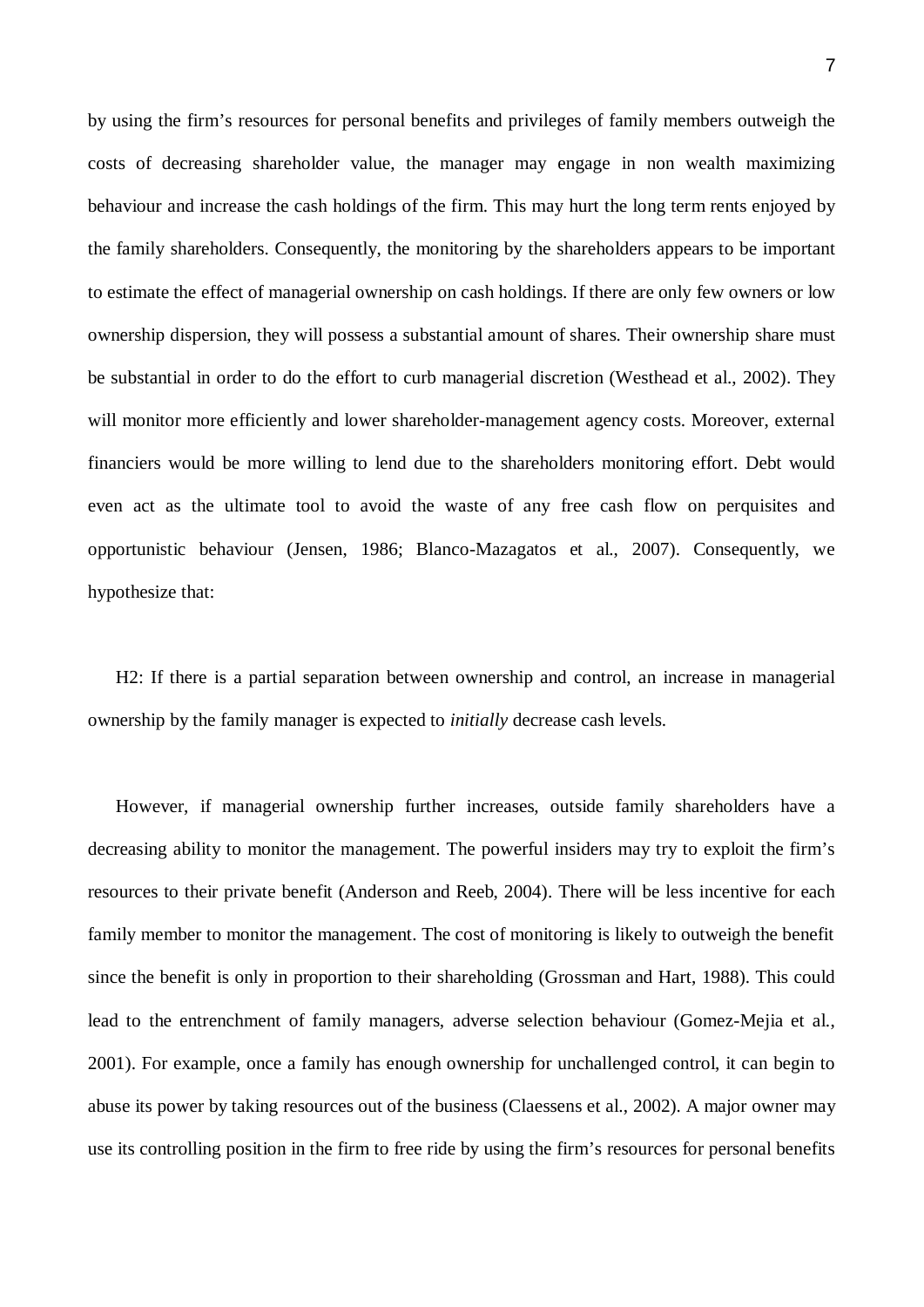and privileges of family members (Schulze et al., 2003). Moreover, parents' altruism may lead them to be generous to their children even when these children free ride and lack the competences to lead the firm (Anderson and Reeb, 2003). Restricting promotional opportunities and top management positions to a labour pool of family members can be problematic as the risk of hiring low quality employees increases (Lubatkin et al., 2005). Therefore, this would result in higher cash holdings to pursue private benefits. Therefore, we hypothesize that:

H3: If there is a partial separation between ownership and control, a *further* increase in managerial ownership by the family manager is expected to increase cash levels

If the family firm's *ownership and management completely coincide,* there is no shareholdermanager agency problem. Shareholder and managerial interests are completely aligned. Concentrated ownership and owner-management lead to zero level of agency costs as well as zero information asymmetries between owners and managers (Jensen and Meckling, 1976; Fama and Jensen, 1983). It can then be argued, that if inside equity is the main source of new funding for the family firm, these firms can be expected to maintain lower cash levels.

H4a: If ownership and control completely coincide, family firms are expected to maintain lower cash holding levels.

If the family firm depends on the debt markets for outside funding, a different scenario might prevail. Owner-managers of private family firms are more vulnerable for self-control problems due to the isolation from the disciplining effect of external markets, as indicated above (Lubatkin et al., 2005; Schulze et al., 2001). These family firm owners have a unique position of power (Westhead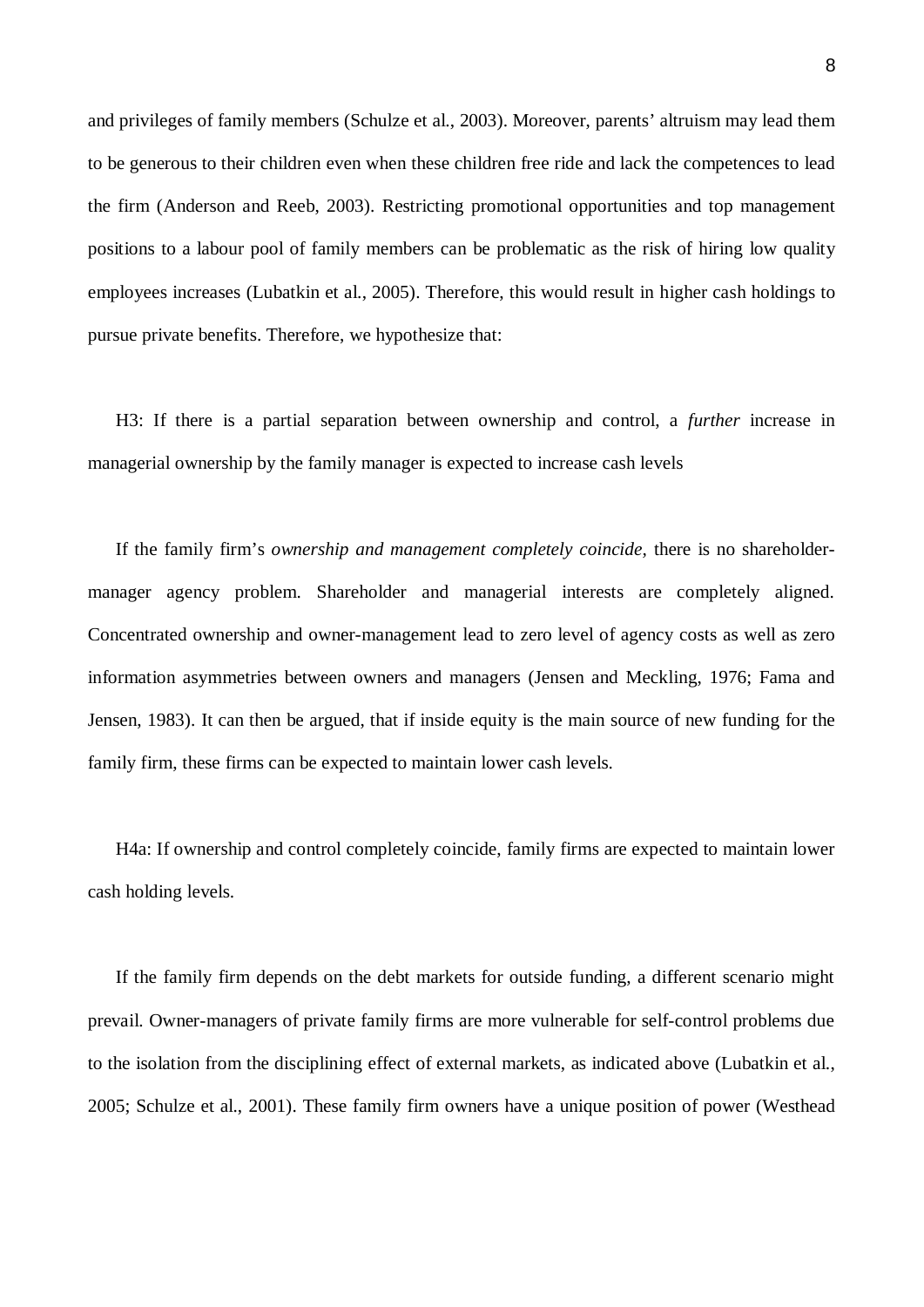et al., 2000). This lender risk increase would result in higher agency costs of debt which lowers the availability or increases the cost of external finance. So, we hypothesize that:

H4b: If ownership and control completely coincide, family firms are expected to maintain higher cash holding levels.

#### **4. Methodology**

#### 4.1. Data set

The data for the study were collected through a private survey. The database consists of 600 Finnish SMEs and is a panel with observations from the years 2000-2005, but the number of observation varies across regression models because of missing data on some variables. In the first part of our study, we measure family ownership with a) a continuous variable measuring the share of family ownership in percentage points and b) with a dummy variable getting the value of one if the family holds more than 50 % of the shares. From this database, we selected only the small and medium sized private family firms in the second part of our analysis. We define a family firm in a strict sense as those firms that are fully owned by the family.

Because the data is a panel, we employ appropriate panel data estimation methods in our regression models. More specifically, we employ panel estimation methods which allow for GMM to control for the possibility of an endogeneity problem: random disturbances that affect decisions about cash level may also affect firm characteristics such as leverage and growth opportunities. E.g., Garcia-Teruel and Martinez-Solana (2007) suggest this approach.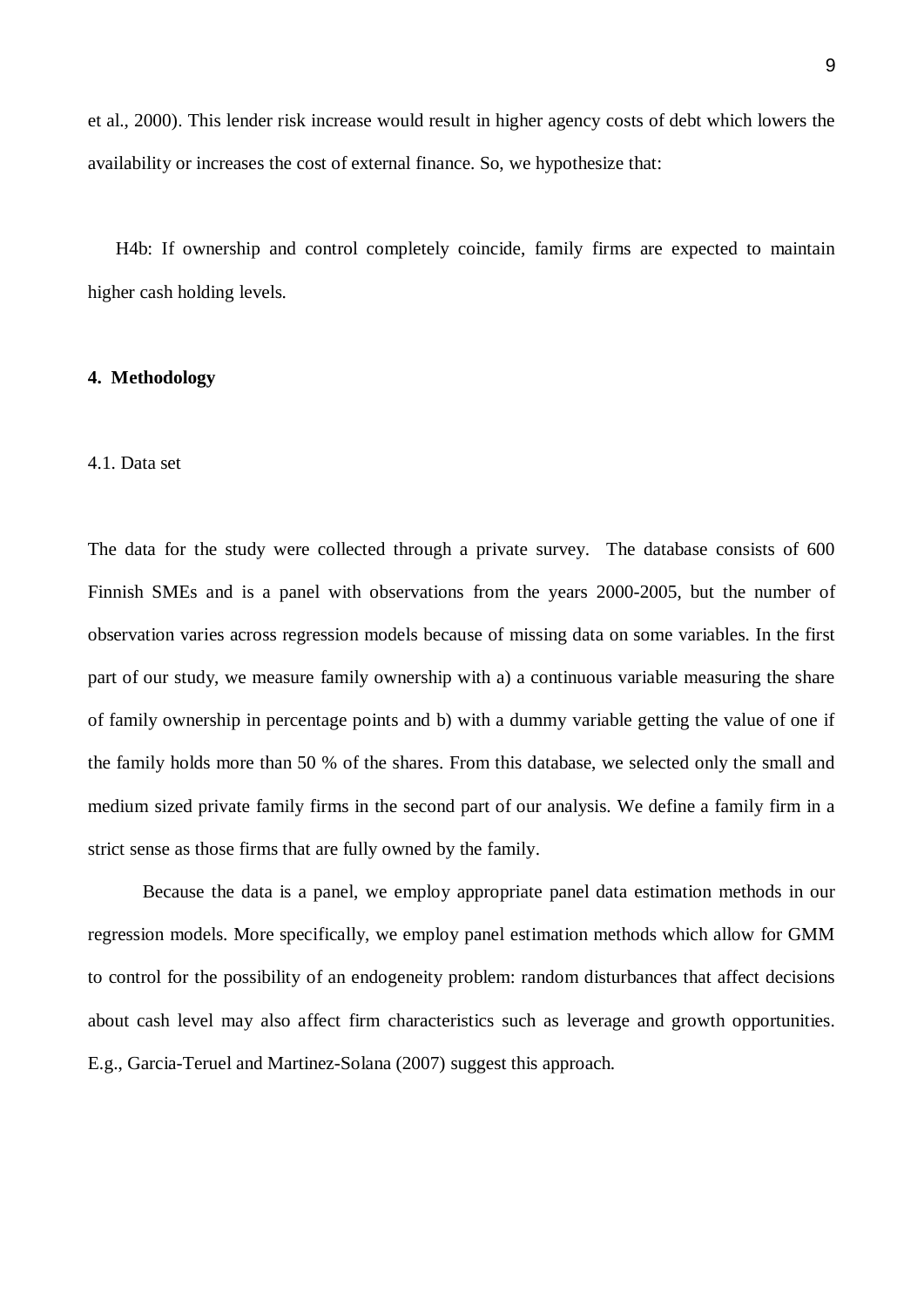#### *4.2 Dependent variable*

Our measure of cash holdings is the natural logarithm of the ratio cash and marketable securities to total assets. This approach has previously been adopted by, e.g., Ozkan and Ozkan (2004). Alternative approaches are the cash to sales ratio applied by, e.g., Faulkender (2002) and cash to total assets minus cash -ratio applied by Opler et al. (1999). This section discusses the motivation for the explanatory variables used in explaining the level of cash holdings

#### *4.3. Explanatory variables*

#### *Family ownership*

 The presence of market imperfections and higher agency costs of debt (Ozkan and Ozkan, 2004) seem to make cash holdings necessary for private family firms in order to avoid the high costs of acquiring new debt (transaction cost motive), to meet unanticipated contingencies that may arise and to finance investments if debt financing is unavailable or too costly (precautionary motive). Moreover, private family firms have a strong desire to keep control (Romano et al., 2000) and to pass the firm onto their heirs. Family firm owners do not want to open up equity for non family members to prevent the loss of control. Since issuing equity is no viable option for private family firms and the use of debt financing, if available, may cause financial distress and default, family firms could be less willing to apply for external debt finance. Instead, they could be more inclined to maintain higher cash balances in order to reduce the probability of financial distress and to safeguard the firm for subsequent generations (Ozkan and Ozkan, 2004). Empirically, Ozkan and Ozkan (2004) confirm that firms having families as ultimate controllers tend to hold more cash.

#### *Managerial ownership*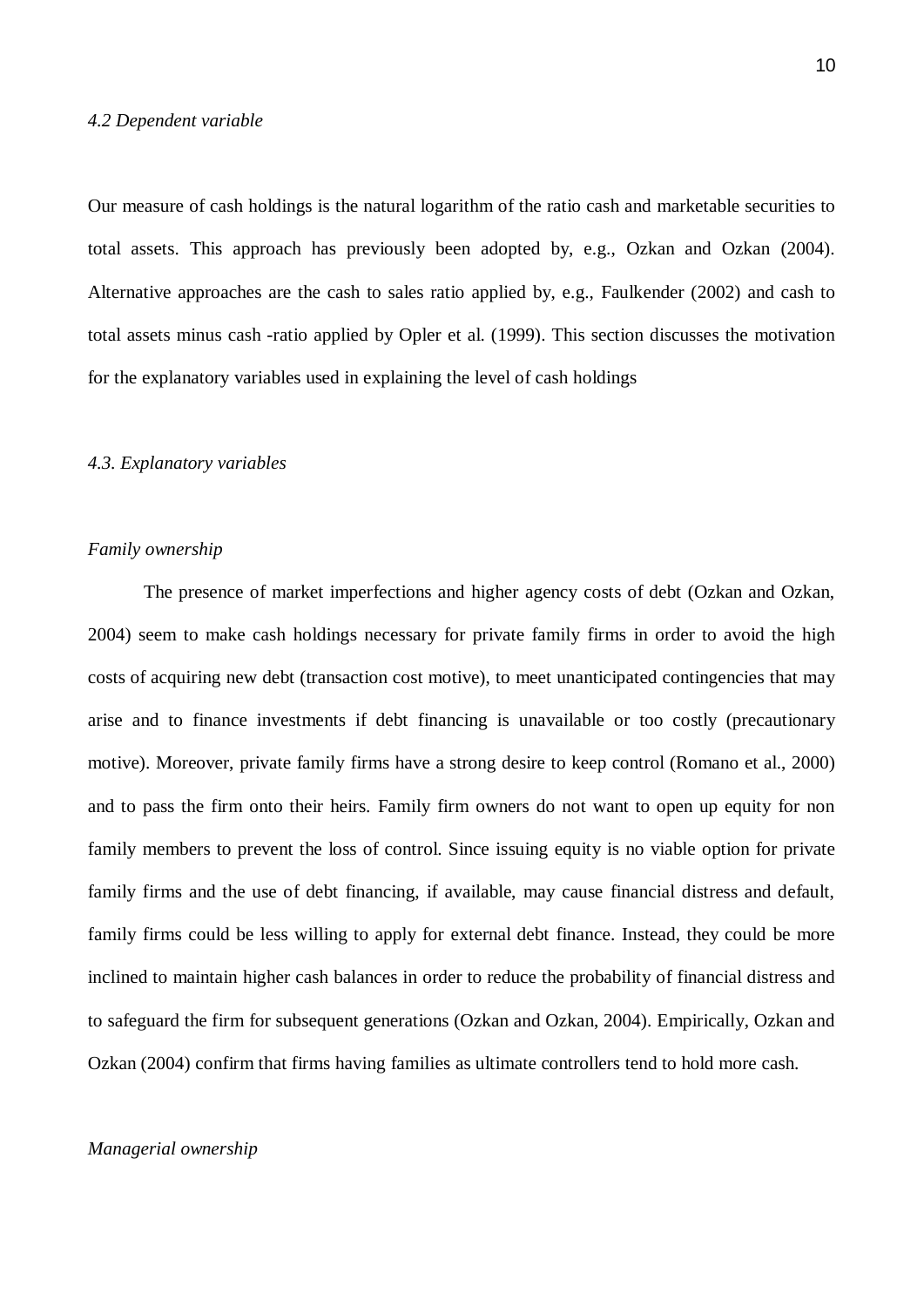Whether small and medium sized private family firms maintain higher cash levels, may depend on certain family firm characteristics such as the ownership structure of the firm or the firm's management (by a family manager versus a professional outside manager) (Westhead and Howorth, 2007). Therefore, we combine both elements into managerial ownership whereas a professional manager does not hold any shares of the firm since a private family firm is defined as fully owned by the family members. A family manager can own all the shares or only a partial amount of the family firm's shares.

We measure managerial ownership with several differently formulated specification of the percentage of managerial ownership. First of all, we employ a dummy variable indicating that there is no managerial ownership in place in the firm. Secondly, we employ a dummy variable indicating whether all ownership in the firm is in the hand of operating management. Finally, we take into account the possibility that the relationship between managerial ownership and cash holdings is nonlinear with the percentage of managerial ownership in its quadratic and cubic forms.

#### *Relationship lending*

The relationship lending literature essentially states that agency problems and information asymmetries between banks and borrowing firms can be alleviated through close bank-borrower relationships. This literature further concludes, that small businesses in particular could benefit from a closer and more informed relationship with their banks. It has been suggested that difficulties in obtaining outside capital may be alleviated by the nature of the bank-borrower relationship. Previous studies on relationship lending suggest that close bank-borrower relationships enhance credit availability, especially for small firms. Among others, Binks and Ennew (1997) investigate different attributes of bank-firm relationships and suggest that small businesses could benefit from a closer and more informed relationship with their banks. Other studies show that the duration of the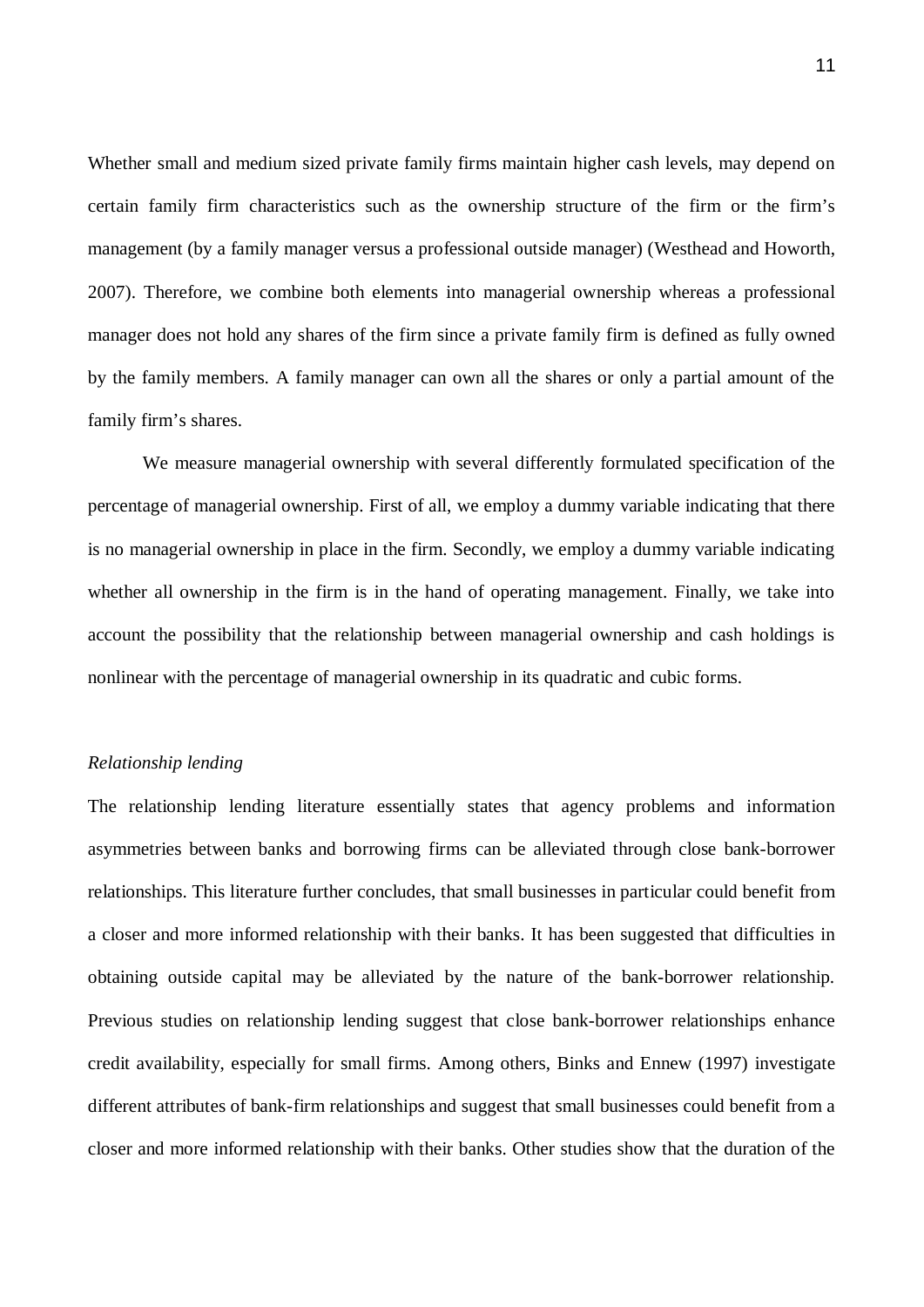relationship decreases interest rates and collateral requirements (e.g., Berger and Udell, 1995). Degryse and Van Cayseele (2000) find that in Europe contract terms seem to deteriorate with the length of the bank-borrower relationship. Boot (2000) suggests that this may be caused by the fairly consolidated nature of the banking sector in Europe with fewer credit alternatives for borrowers. Previous studies on Finnish data (e.g., Niskanen and Niskanen, 2000) additionally find that while contract terms deteriorate with relationship length for larger firm, they improve with relationship length for smaller firms. More recently, Niskanen and Niskanen (2004) find that firms with longterm relationships and firms that have recently switched their main bank are more likely to have restrictive covenants in their loan contracts.

Ozkan and Ozkan (2004), Ferreria and Vilela (2004) as well as Garcia - Teluel and Martinez-Solano (2004) all use the level of bank debt to measure the effect of relationship lending on cash holdings and conclude that high debt levels and cash holdings are positively correlated. They interpret this to imply that firms with close lending relationships hold more cash. We are able to use more detailed measures of this relationship. Our first relationship lending variable is the number of lending banks that the firm uses. Previous literature suggests that an increase in the number of lending banks reduces the closeness and value of the bank-borrower relationship. Our second relationship lending variable is the length of the relationship that the firm has with is main bank. The central idea behind this variable is that a lot of valuable information is collected during the relationship.

#### *Firm size*

Firm size can be expected to be an important determinant of cash holdings, because information asymmetries are by nature larger in smaller firms. Additionally, it can be argued that the probability of default decreases as firm size increases. Both approaches indicate that the ratio of cash to assets should decrease as firm size increases. Alternative lines of reasoning can be based on the pecking order theory and the free cash flow theory. Opler et al. (1999) suggest that larger firms should have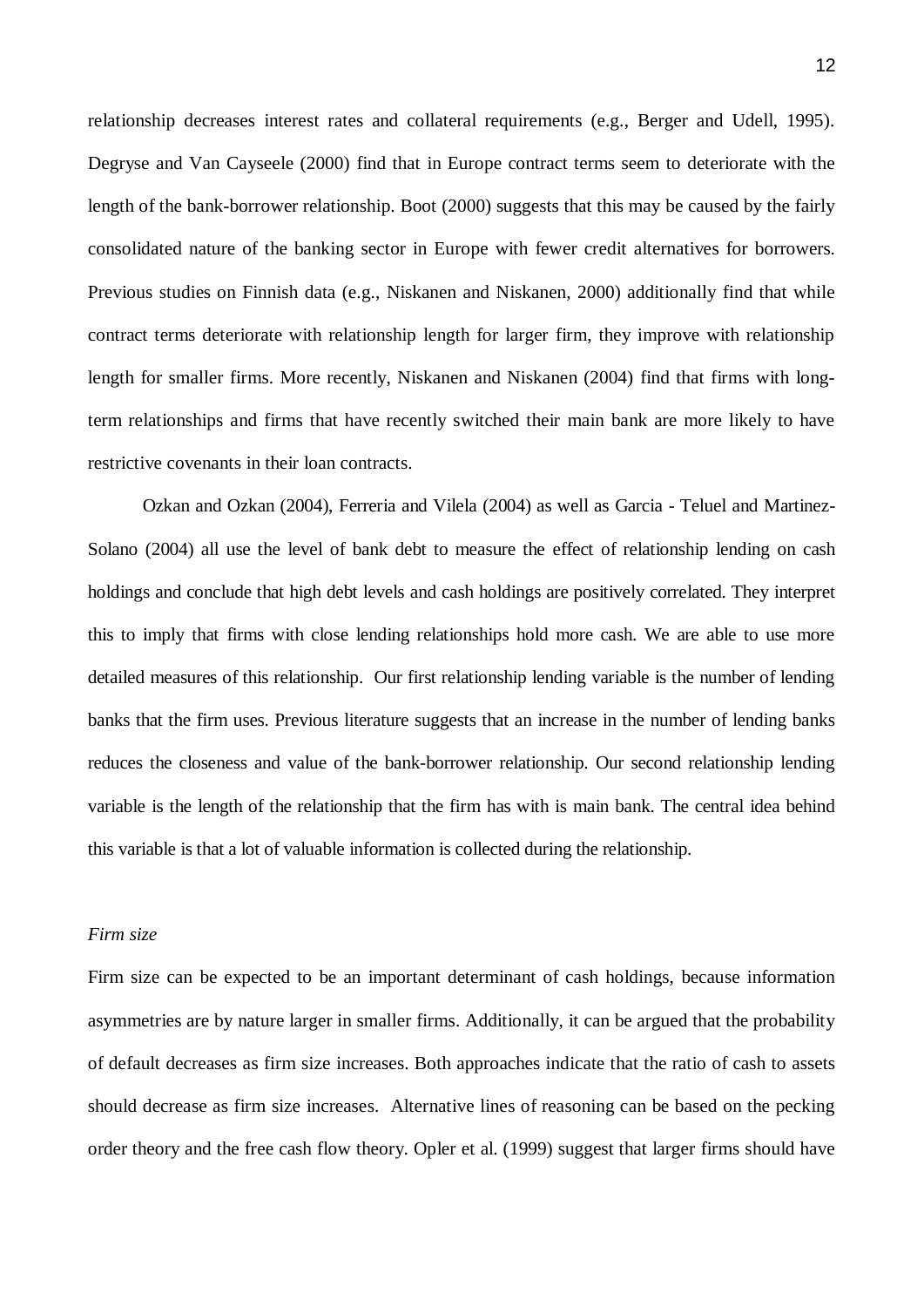more cash because they are presumably more successful. Ferreira and Vilela (2004) base their arguments on the free cash flow theory and suggest that larger firms may hold more cash for two alternative reasons. One is that the number of shareholders is usually higher in larger firms, which gives rise to superior managerial discretion. Also, large firms are less likely to be takeover targets due to the large amounts of cash that they hold. In both cases, managers of large firms have more incentives to hold large cash balances than the managers of small firms.

#### *Profitability*

Previous findings on the relationship between cash holdings and profitability are ambiguous. One line of literature suggests that more profitable firms use their profits to build up cash reserves and therefore, they can be expected to hold more cash (Opler et al. 1999; Ferreira and Vilela 2004). An alternative line of thought suggests that if cash and profits are substitutes (or if firms use profits to repay debt), there should be a negative relationship between profitability and the level of cash holdings (Kim et al. 1998).

#### *Leverage*

A number of studies imply that leverage is a significant determinant of cash holdings. Most studies suggest that the relationship between leverage and cash holdings is negative. John (1993) argues that this may be because the debt market is a substitute for holding cash. Baskin (1987) suggests that firms with high leverage ratios have a higher cost of funds and hold less cash because of the higher costs of leverage. Our measure of leverage is the debt-to-assets ratio of the firm.

#### *Liquidity*

Investments in liquid assets can be seen as a substitute for cash. Opler et al. (1999), Ferreira and Vilela (2004) and Ozkan and Ozkan (2004) all calculate the measure for liquid assets as the ratio of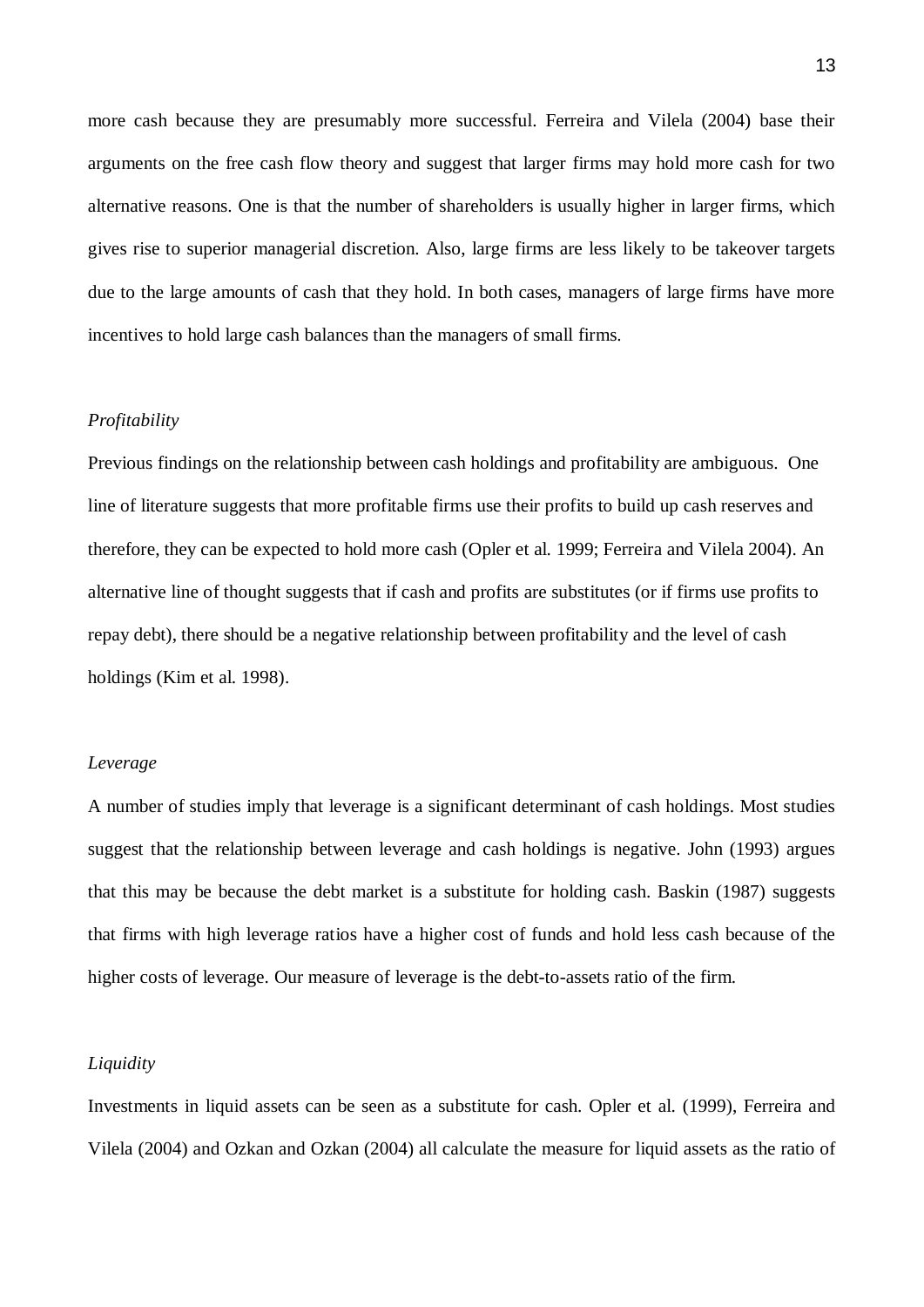working capital less cash to total assets. Because the idea behind this variable is that investments in liquid assets are seen as substitutes for cash holding, we expect to obtain a negative coefficient for this variable.

#### **5. Empirical Results**

#### **5.1. Descriptive statistics**

Table 1 presents descriptive statistics on key variables. The results indicate that the average ratio of cash to assets is 18.4 %. The results further indicate that the average level of managerial ownership in the firms is 35.17 % and that 38.4 % of the firms fall into the category in which management and ownership are fully separated while these two attributes fully coincide in 39.8 % of the firms.

#### TABLE 1

Table 2 presents further descriptive statistic for subsamples with different levels of managerial ownership. Panel A Column 1 compares family firms with no managerial ownership to those with some level of managerial ownership and Column 2 compares family firms with 100 % managerial ownership to those with lower levels of managerial ownership. The results in column II indicate that the level of cash to assets is lower in the firms in which CEO ownership is lower than 100 % as opposed to the firms in management and ownership fully coincide.

#### TABLE 2

Panel B of table two further compares subsamples with 0-5 %, 5-25 %, 25-50 and over 50 % of managerial ownership. This is done to investigate if the relationship between managerial ownership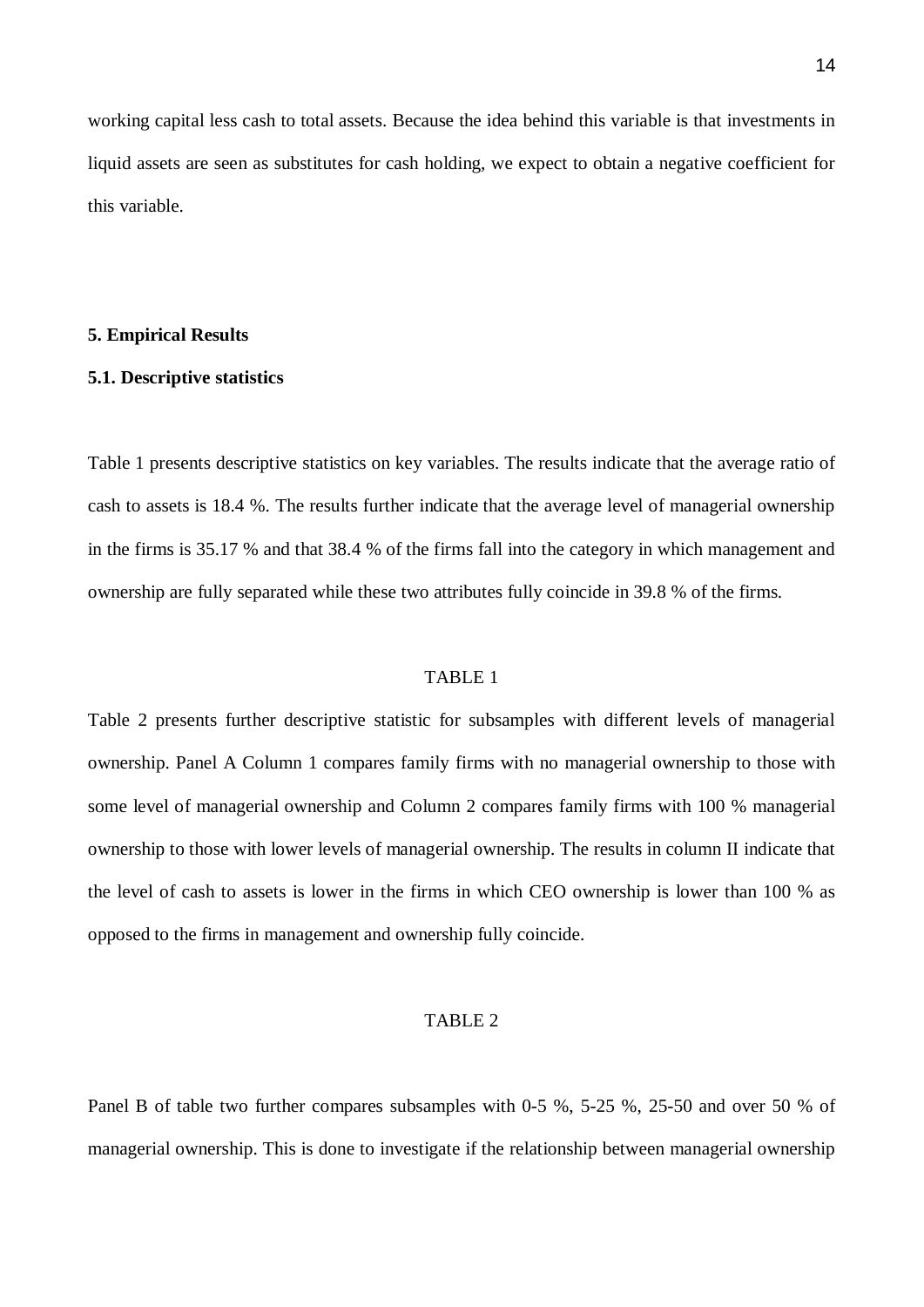and the level of cash holdings is non-linear as suggested in previous literature (e.g. Ozkan and Ozkan, 2004). The results in panel B support the non-linearity of the relationship suggesting that the level of cash holdings initially decreases as managerial ownership increases. The effect is then reversed at higher levels of managerial ownership but starts to decrease again as managerial ownership goes above the 50 % level.

#### **5.2 Regression analysis**

Table 3 presents our analysis on the determinants of cash holdings in small and medium sized family firms overall. The results imply that the family firms in our sample hold less cash than the non-family firms. This is the case with a continuous variable measuring family ownership as well as with a dummy variable indicating whether the family holds more than 50 % of equity in the firm. This contradicts previous studies, e.g., Ozkan and Ozkan (2004). The results in table 3 also imply that the firms in our sample have a target level of cash holdings. The positive coefficient further implies that the firm under adjust, but that this adjustment is quite rapid. We further find that cash holdings increase with an increase in profitability and liquidity and that they decrease with an increase in firm size.

#### (TABLE 3)

Table 4 presents our main analysis on the determinants of cash holdings in private family firms. Our results indicate that cash holdings are likely to be higher in the firms in which there is a full separation of ownership and control, that is, when managerial ownership is 0 %. This contradicts H1a and supports hypothesis H1b. The results can be explained through the free cash flow theory (Jensen, 1986), suggesting that outside managers are inclined to hold high levels of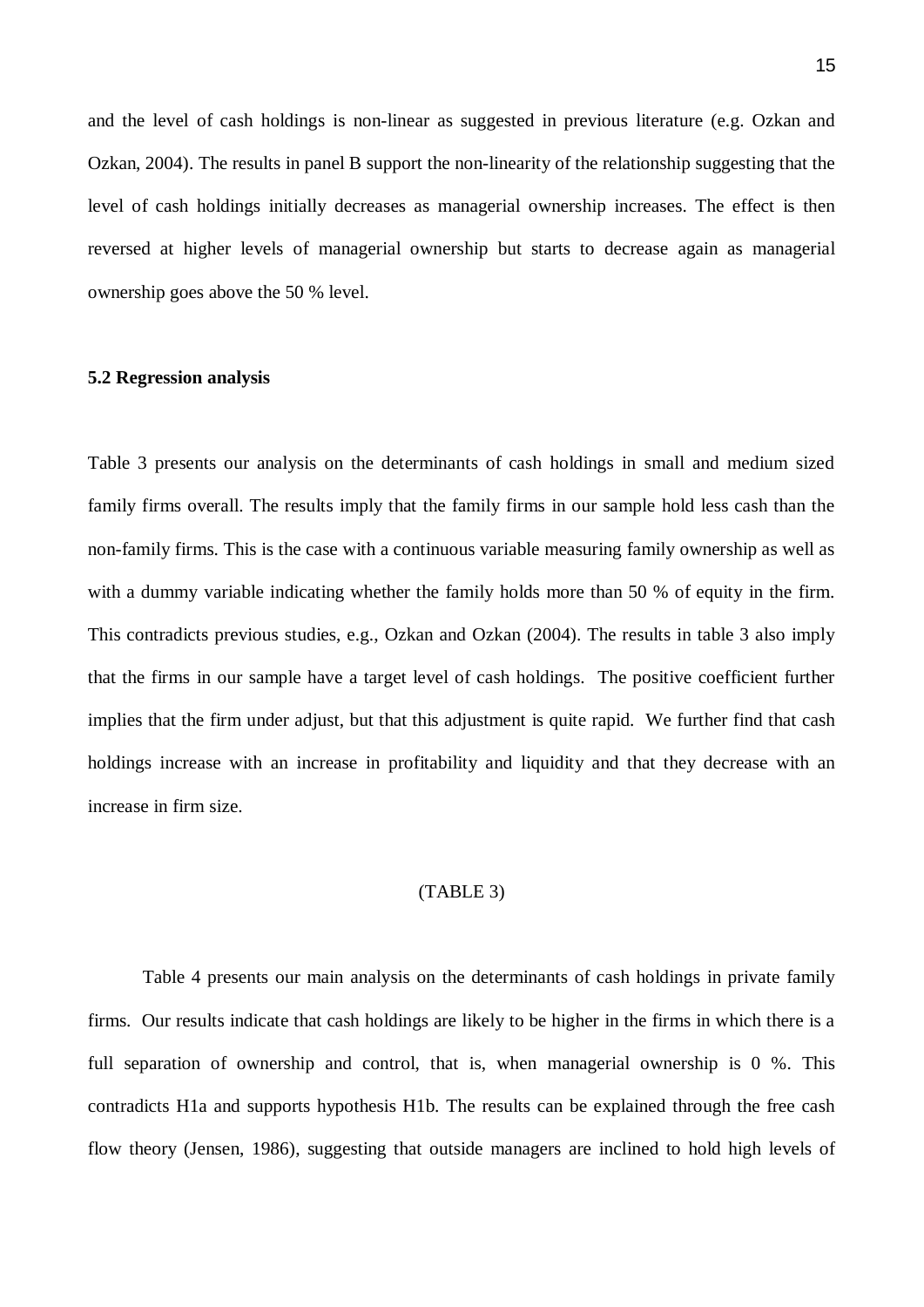cash to allow for discretionary behaviour by the management at the expense of non managing shareholders. We also find some evidence for the non-linear relationship between cash holdings and managerial ownership when there is only a partial separation between ownership and management. Our results here imply that cash holdings initially increase as managerial shareholdings increase and that they decrease and then further increase at higher levels of managerial ownership which is in line with H2 and H3.

Surprisingly enough, the coefficients on the lagged cash to assets variables are nonsignificant suggesting, that even if the firms in our sample overall adjust to a target level, the family firms in our sample do not seem to do so. Our results on the other control variables are for the most part in line with our expectations. The results also indicate that the level of cash holdings decreases as firm size increases. This result is in line with the idea that as information asymmetries decrease as firm size increases, there is less need for large cash reserves. We also find that an increase in profitability increases the level of cash holdings in our sample firms. This result is in line with, e.g., Opler et al. 1999, and Ferreira and Vilela 2004, who suggest that more profitable firms use their profits to build up cash reserves.

#### TABLE 4

Because of the fact that the lagged cash to assets variables in table 4 are not statistically significant, we also run the models with random effects GLS estimations. The results on these estimations are presented in table 5. The results on the managerial ownership variables are similar to the ones in table 4.

#### TABLE 5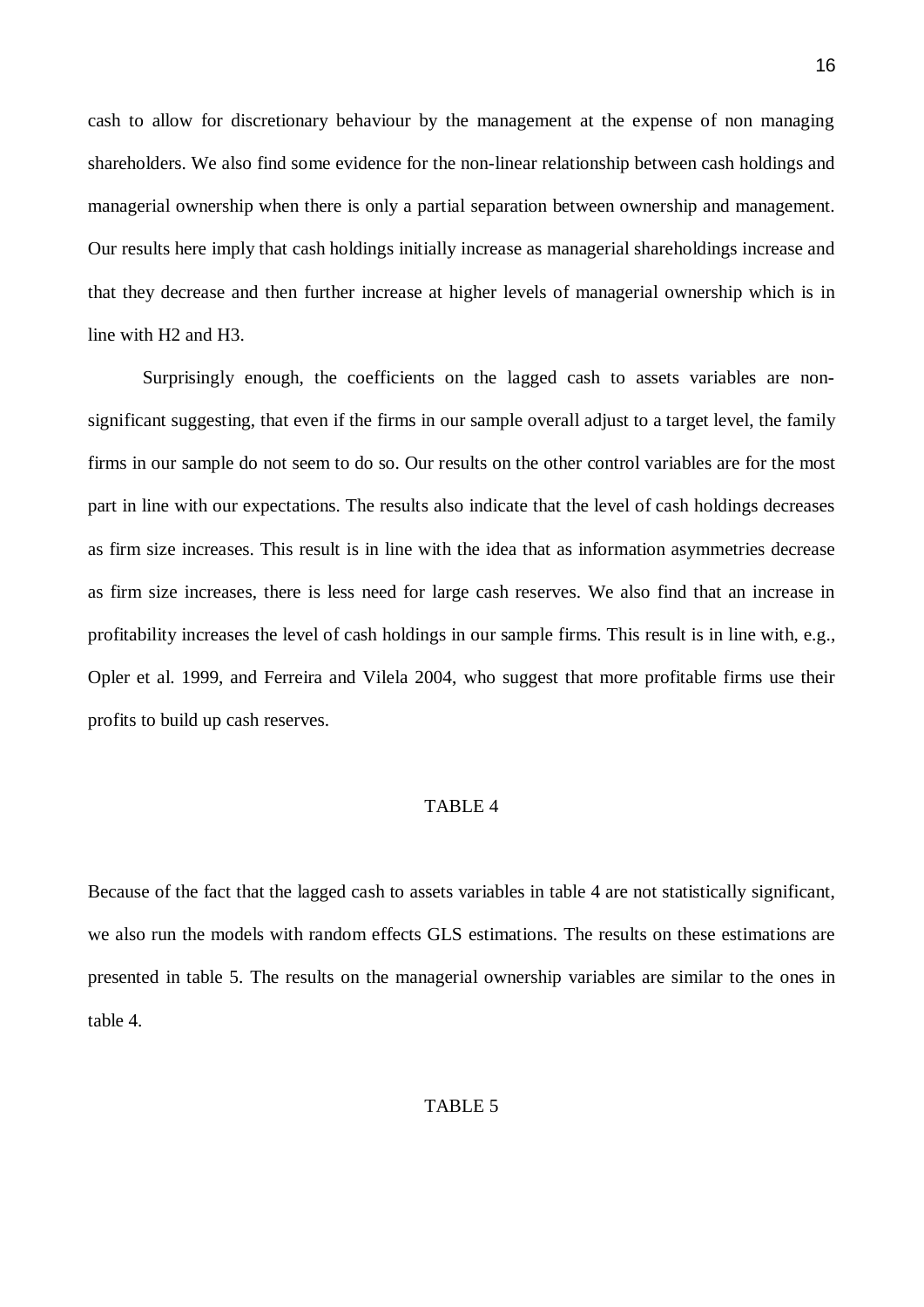#### **6. Conclusion**

The aim of this paper is to investigate the determinants of cash holdings in a sample of private family firms. We find that overall the family firms in our sample hold less cash than the non-family firms. Our results also indicate that cash holdings are higher when there is a total separation of ownership and control in our sample of small and medium sized family firms. These results can be interpreted to imply that in cases when management holds no shares in the company, it seeks to increase its freedom to make decisions by increasing the level of cash holdings (free cash flow problem). If the level of cash holdings is high, there is less need to consult the owners or lenders of the firm. It can be further hypothesized that this supports the idea that if family firms employ outside managers, they should be required to hold equity in the firm. We also find that between the two extremes, the relationship between managerial ownership and cash holdings is nonlinear. The results further imply, that the family firms in our sample have a target cash balance and that overall cash holdings are lower in the firms which are older, and that they increase with an increase in firm age and profitability.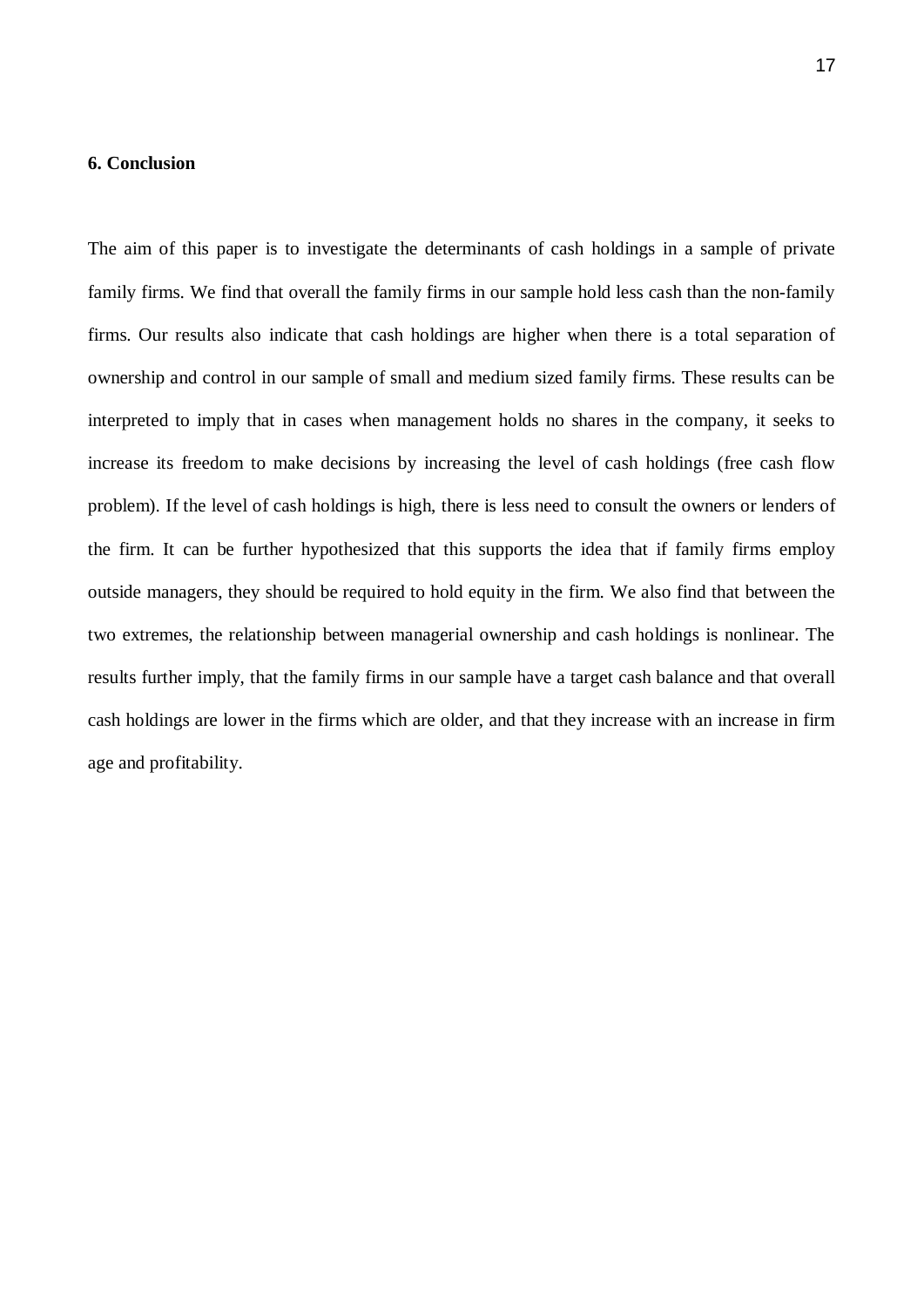#### **Literature**

- Anderson, R. & Reeb, D., 2003, Founding-family ownership and firm performance: evidence from the S&P 500, *Journal of Finance*, 58(3), 1301-28.
- Berger, A.N. and Udell, G.F., 1998, The economics of small business finance: the roles of private equity and debt markets in the financial growth cycle, *Journal of Banking and Finance* 22(6-8), 613-673.
- Blanco-Mazagatos, V., Quevedo-Puente E. and Castrillo, L.A., 2007, The trade-off between financial resources and agency costs in the family business: an exploratory study, Family Business Review 20(3), 199-213.
- Chaganti, R., DeCarolis, D. and Deeds, D., 1995, Predictors of capital structure in small ventures, *Entrepreneurship Theory and Practice* 20(2), 7-18.
- Chrisman, J.J., Chua, J.H. & Sharma, P., 2005, Trends and directions in the development of a strategic management theory of the family firm, *Entrepreneurship, Theory and Practice,* 29, 555- 575.
- Dittmar, A. and Mahrt-Smith, J., 2007, Corporate governance and the value of cash holdings, Journal of Financial Economics 83, 599-634.
- Dyer, W., 2006, Examining the "family effect" on firm performance, *Family Business Review* **19(4)**, 253-73.
- Fama, E.F. and Jensen, M.C., 1983, Separation of ownership and control, *Journal of Law and Economics* 26, 301-325.
- Faulkender, M., 2002, Cash holdings among small businesses, working paper.
- Fazzari, S.M., Hubbard, R.G. en Petersen, B.C., 1988, Financing constraints and corporate investment, *Brookings Papers on Economic Activity* 1988(1), 141-206.
- Garcia-Teruel, P.J. and Martinez-Solano, P., 2008, On the determinants of SME cash holdings : evidence from Spain, Journal of Business Finance and Accounting 35(1) & (2), 127-149.
- Gedajlovic, E., Lubatkin, M.H. and Schulze, W.S. (2004). 'Crossing the treshold from founder management to professional management: a governance perspective'. *Journal of Management Studies,* **41(5)**, 899-912.
- Gomez-Mejia, L., Nuñez-Nickel, M. & Gutierrez, I., 2001, The role of family ties in agency contracts, *Academy of Management Journal*, 44 (1), 81-95.
- Grossman, S.J. and Hart, O., 1988, One share-vote and the market for corporate control, *Journal of Financial Economics* 20, 175-202.
- Hall, G. C., Hutchinson, P. J. and Michaelas, N., 2004, Determinants of the capital structures of European SMEs*, Journal of Business Finance & Accounting* 31(5-6),711-728.
- Harford, J., Mansi, S., Maxwell, W., 2008, Corporate governance and firm cash holdings in the US, *Journal of Financial Economics* 87, 535-555.
- Hutchinson, R.W., 1995, The capital structure and investment decisions of the small ownermanaged firm: some exploratory issues, *Small Business Economics* 7(3), 231-239.
- Jensen, M., 1986, Agency costs of free cash flow, corporate finance and takeovers, *American Economic Review* 76(2), 323-329.
- Kellermanns, F. and Eddleston, K., 2006, Corporate entrepreneurship in family firms: a family perspective, *Entrepreneurship: Theory & Practice*, November, 809-830.
- Kim, C.-S., Mauer, D.C. and Sherman, A.E., 1998, The determinants of corporate liquidity: theory and evidence, Journal of Financial and Quantitative Analysis 33, 335-359.
- Kuan, T., Li, C., Chu S., 2010, Cash holdings and corporate governance in family-controlled firms, Journal of Business Research, forthcoming.
- Lee, J., 2006, Family firm performance: further evidence, *Family Business Review* 19(2), 103-114.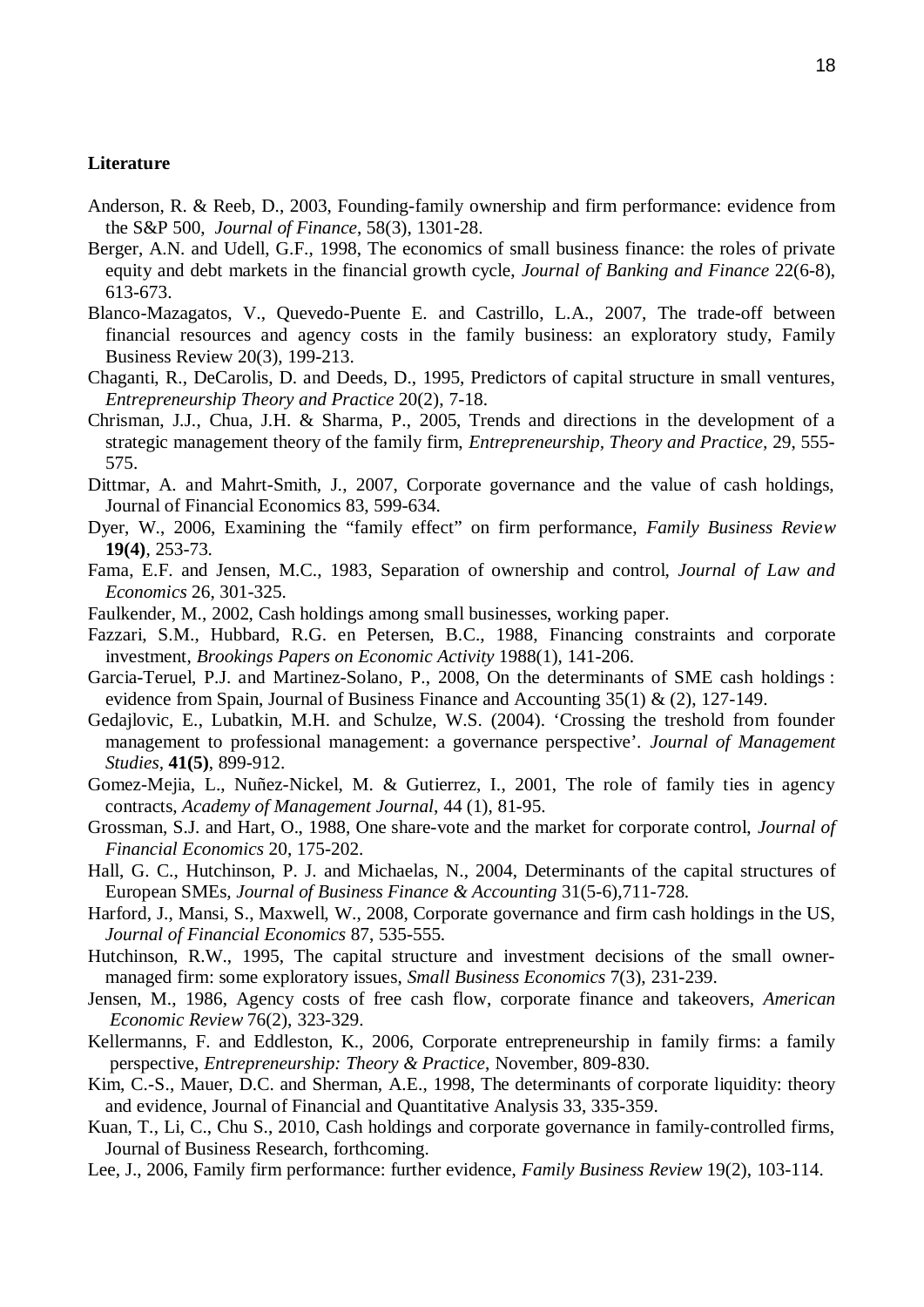- López-Gracia, J. and Sánchez-Andújar, S., 2007, Financial structure of the family business: evidence from a group of small Spanish firms, *Family Business Review* 20(4), 269-287.
- Lubatkin, M., Schulze, W., Ling, Y. & Dino, R., 2005, The effects of parental altruism on the governance of family-managed firms, *Journal of Organizational Behavior*, 26, 313-30.
- McMahon, R.G. and Stanger, A.M., 1995, Understanding the small enterprise financial objective function, *Entrepreneurship, Theory and Practice* 19(4), 21-39.
- Mishra, C.S. and McConaughy, D.L., 1999, Founding family control and capital structure: the risk of loss of control and aversion to debt, *Entrepreneurship, Theory and Practice,* 53-64.
- Niskanen, M. and Niskanen, J., 2007, Cash holdings in Finnish SME's, working paper.
- Opler, T., Pinkowitz, L., Stulz, R. and Williamson, R., 1999, The determinants and implications of corporate cash holdings, Journal of Financial Economics 52, 3-46.
- Ozkan, A. and Ozkan, N., 2004, Corporate cash holdings: an empirical investigation of UK companies, Journal of Banking and Finance 28, 2103-2134.
- Romano, C.A., Tanewski, G.A. and Smyrnios, K.X., 2000, Capital structure decision making: a model for family business, *Journal of Business Venturing* 16, 285-310.
- Schulze, W.S, Lubatkin, M.H., Dino, R.N. and Buchholtz, A.K., 2001, Agency relationships in family firms: theory and evidence, *Organization Science* 12, 99-116.
- Schulze, W., Lubatkin, M. & Dino, R.,2003, Exploring the agency consequences of ownership dispersion among the directors of private family firms, *Academy of Management Journal*, 46(2), 179-94.
- Shanker, M. and Astrachan, J., 1996, Myths and realities: family business contribution to the US economy – a framework for assessing family business statistics, *Family Business Review* 9(2), 107-123.
- Sonfield, M. and Lussier, R., 2004, First-, second, and third-generation family firms: a comparison, *Family Business Review*, **17(3)**, 189-202.
- Steijvers, T., Voordeckers, W. & Vanhoof, K. (2008). Collateral, relationship lending and family firms. Small Business Economics, DOI10.1007/s11187-008-9124-z .
- Steijvers, T. and Voordeckers, W., 2008, The agency costs of debt in private family firms, Family Business Review (in review)
- Stiglitz, J. en Weiss, A., 1981, Credit rationing in markets with imperfect information, American Economic Review 71(3), 393-410.
- Storey, D.J., 1994, *Understanding the small business sector*, Routledge, London.
- Titman, S. and Wessels, R., 1988, The determinants of capital structure choice, *Journal of Finance* 43(1), 1-19.
- Voordeckers, W. and Steijvers, T., 2006, Business collateral and personal commitments in SME lending, Journal of Banking and Finance 30, 3067-3086.
- Westhead, P. & Howorth, C., 2007, Types of private family firms: an exploratory conceptual and empirical analysis, *Entrepreneurship & Regional Development,* 19, 405-431.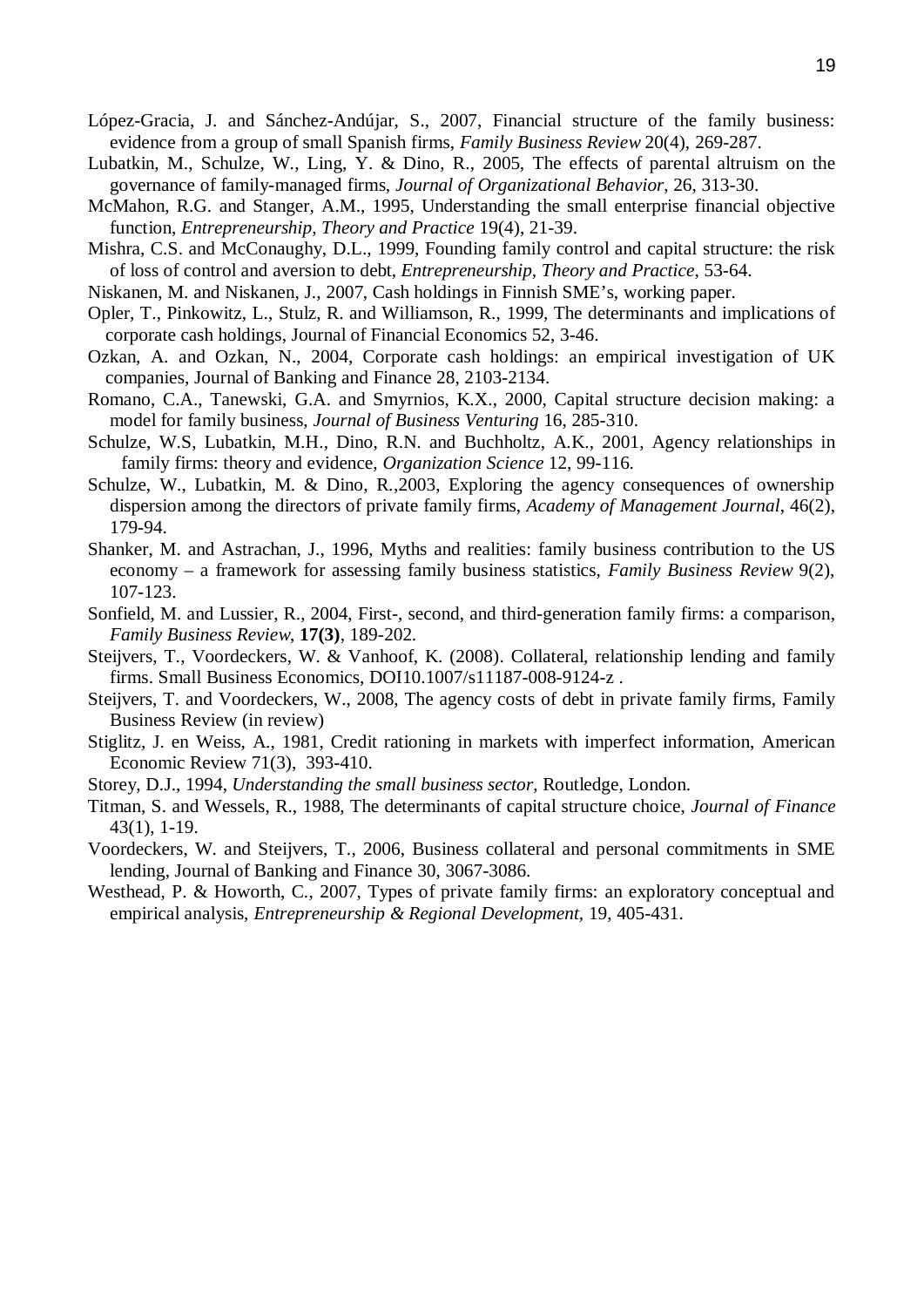## **Descriptive statistics on key variables**

|                                       | N    | Mean  | Std. Deviation |
|---------------------------------------|------|-------|----------------|
|                                       |      |       |                |
| Cash to Assets                        | 1177 | 0.176 | 0.184          |
| Debt to Assets                        | 1139 | 58.20 | 31.361         |
| Return on Assets                      | 485  | 16.53 | 17.57          |
| <b>Total Assets</b>                   | 1184 | 1,583 | 5,751          |
| Liquidity                             | 485  | 2.22  | 4.474          |
| Firm Age                              | 1623 | 12.91 | 12.78          |
| Managerial ownership (%)              | 1367 | 53.88 | 35.167         |
| Managerial ownership $=0$             | 1376 | 0.18  | 0.384          |
| Managerial ownership=100              | 1376 | 0.120 | 0.398          |
| Family members in the board $=1$      | 1587 | 0.63  | 0.484          |
| Only family members in the board $=1$ | 1520 | 0.41  | 0.492          |
| Lenght of bank-borrower relationship  | 1489 | 15.87 | 13.21          |
| # lending banks                       | 657  | 0.86  | 0.609          |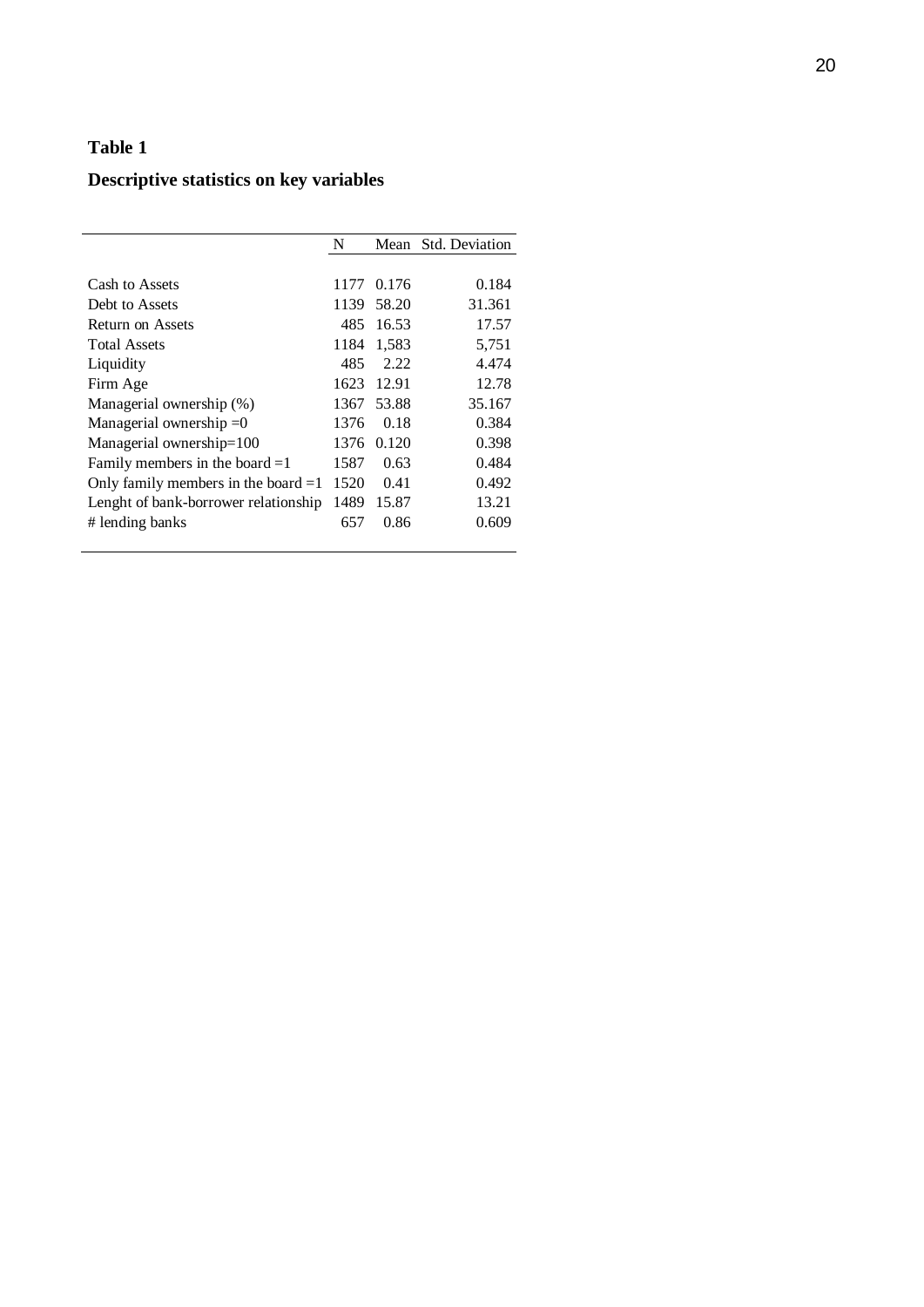| Panel A                          |       |          |             |                                                                  |                        |              |
|----------------------------------|-------|----------|-------------|------------------------------------------------------------------|------------------------|--------------|
|                                  |       | Column I |             |                                                                  | Column II              |              |
|                                  | $=0$  | >0       |             | CEO ownership CEO ownership Significance CEO ownership<br>$=100$ | CEO<br>ownership < 100 | Significance |
| Cash to assets                   | 0.171 | 0.181    | 0.489       | 0.203                                                            | 0.174                  | $0.0537*$    |
| Liquidity                        | 1.88  | 2.23     | 0.169       | 2.08                                                             | 2.18                   | 0.746        |
| Debt to assets                   | 60.13 | 58.23    | 0.472       | 61.97                                                            | 57.93                  | 0.109        |
| <b>Total Assets</b>              | 2,626 | 499      | $0.000$ *** | 282                                                              | 1,014                  | $0.018***$   |
| <b>ROA</b>                       | 20.28 | 17.31    | 0.1456      | 21.47                                                            | 17.18                  | $0.049**$    |
| Number of lending banks          | 0.76  | 0.83     | 0.216       | 0.66                                                             | 0.86                   | $0.000***$   |
| Length of main bank relationship | 16.10 | 16.36    | 0.795       | 12.64                                                            | 17.21                  | $0.000$ ***  |
| Firm Age                         | 12.11 | 12.88    | 0.379       | 13.13                                                            | 12.64                  | 0.559        |

## **Table 2 Descriptive Statistics on Key Variables by CEO Ownership**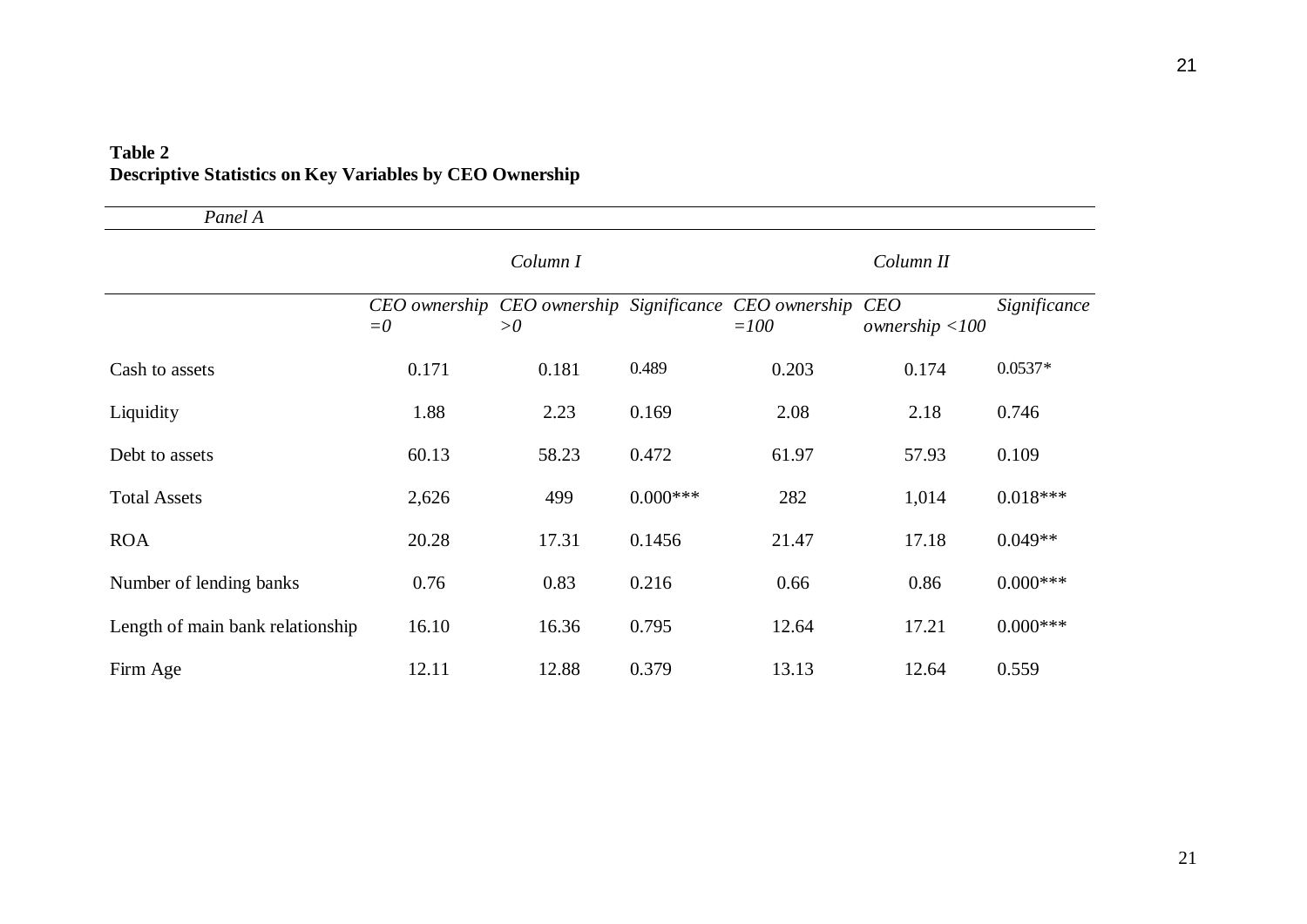| Table 2 continues                     |                        |                           |                            |                      |
|---------------------------------------|------------------------|---------------------------|----------------------------|----------------------|
| Panel B                               |                        |                           |                            |                      |
|                                       | CEO ownership<br>$0-5$ | CEO ownership<br>$5 - 25$ | CEO ownership<br>$25 - 50$ | CEO ownership<br>>50 |
| Cash to assets                        | 0.171                  | 0.144                     | 0.191                      | 0.176                |
| Liquidity                             | 1.88                   | 1.15                      | 2.40                       | 2.40                 |
| Debt to assets                        | 60.13                  | 70.19                     | 56.79                      | 56.85                |
| <b>Total Assets</b>                   | 2,626                  | 835                       | 455                        | 1,787                |
| <b>ROA</b>                            | 20.28                  | 11.05                     | 16.88                      | 15.83                |
| Number of lending banks               | 0.76                   | 1.05                      | 0.99                       | 0.84                 |
| Length of main bank relationship      | 16.10                  | 19.76                     | 15.30                      | 15.60                |
| Firm Age                              | 12.11                  | 10.50                     | 11.50                      | 13.82                |
| Family members in the board $=1$      | 0.69                   | 0.68                      | 0.61                       | 0.62                 |
| Only family members in the board $=1$ | 0.48                   | 0.47                      | 0.53                       | 0.34                 |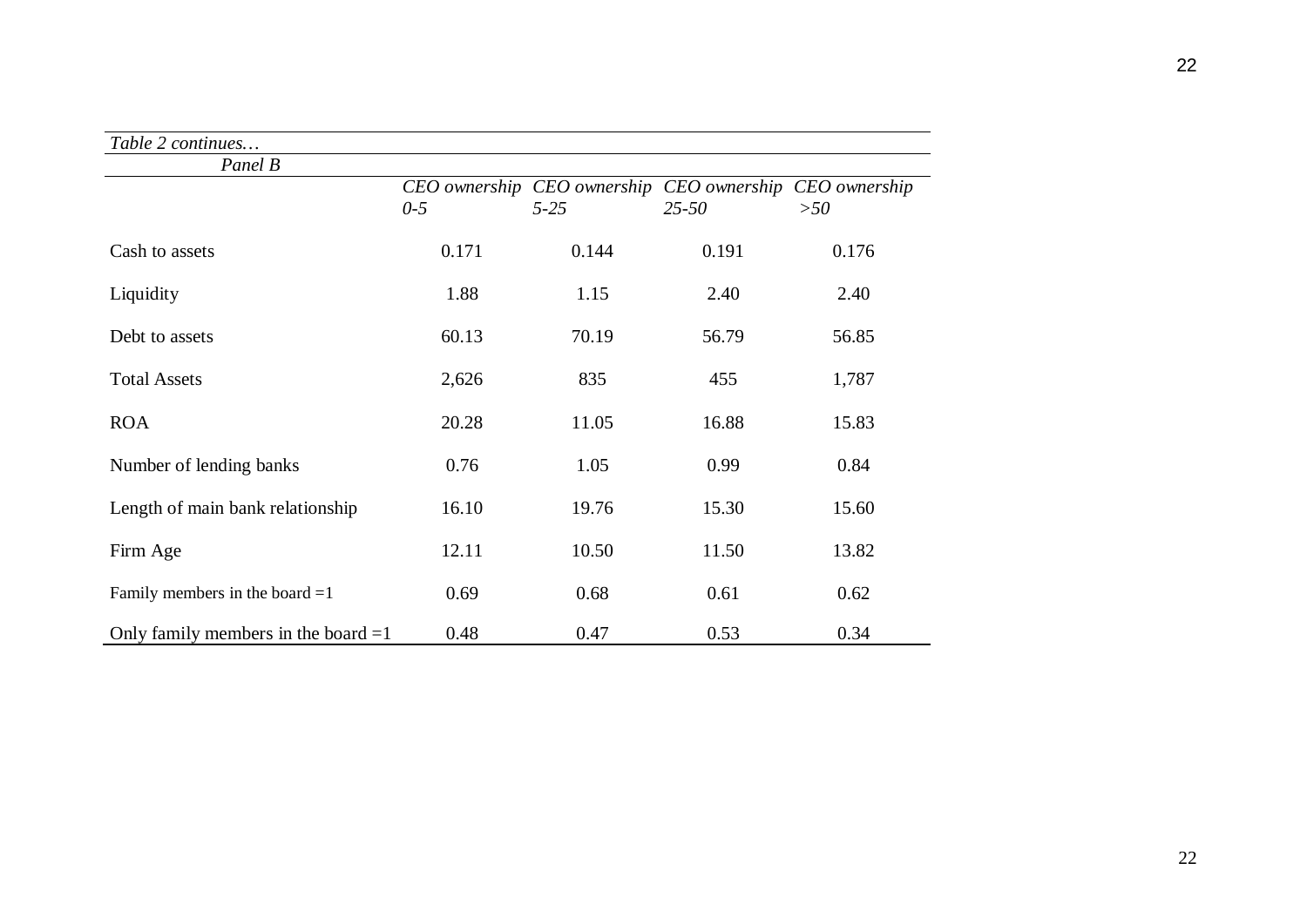### **The determinants of cash holdings in small private firms. Effect of family ownership**

The dependent variable is the natural logarithm of the cash to assets ratio. Avellano-Bover/ Blundell-Bons GMM estimates

|                             | Column I |       | Column II |       |
|-----------------------------|----------|-------|-----------|-------|
|                             | Coeff.   | Prob. | Coeff.    | Prob. |
| Constant                    | 2.227    | 0.148 | 1.787     | 0.249 |
| Firm characeristics         |          |       |           |       |
| $Cash_{t-1}$                | 0.181    | 0.004 | 0.198     | 0.002 |
| Ln (Total assets)           | $-0.348$ | 0.061 | $-0.320$  | 0.087 |
| Liquidity                   | 0.081    | 0.062 | 0.079     | 0.069 |
| Ln(Firm age)                | 0.027    | 0.811 | 0.041     | 0.711 |
| Retun on assets             | 0.013    | 0.000 | 0.013     | 0.000 |
| Debt to assets              | $-0.004$ | 0.262 | $-0.004$  | 0.272 |
| Ownership                   |          |       |           |       |
| Family Ownership %          | $-0.021$ | 0.024 |           |       |
| <b>Family Firm Dummy</b>    |          |       | $-1.300$  | 0.079 |
|                             |          |       |           |       |
| Banking relationship length | $-0.509$ | 0.179 | $-0.530$  | 0.172 |
|                             |          |       |           |       |
| Wald Chi <sub>2</sub>       | 54.99    | 0.000 | 51.93     | 0.000 |
| Number of observations      | 628      |       | 628       |       |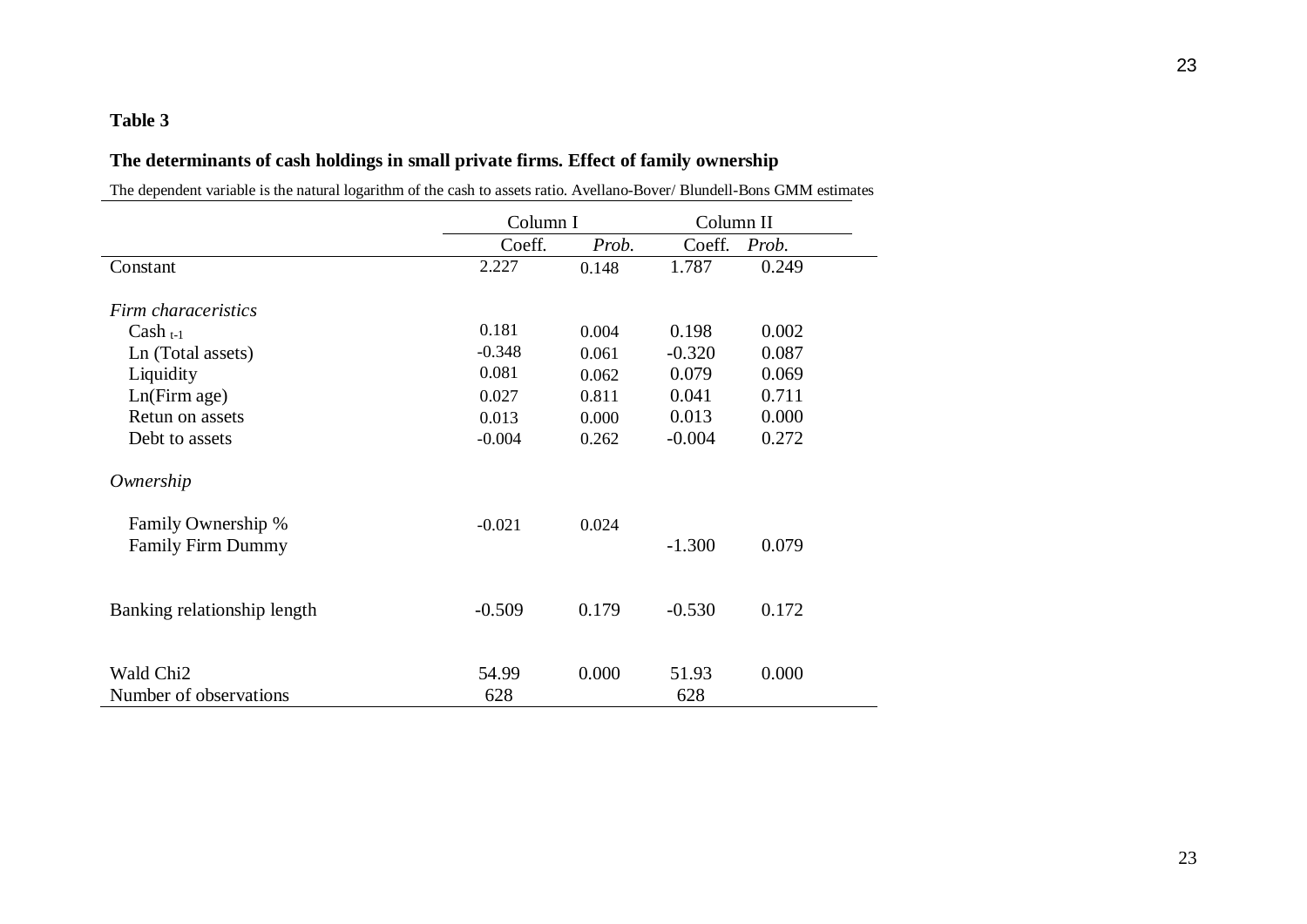## **The determinants of cash holdings in family firms. Effect of managerial ownership**

The dependent variable is the natural logarithm of the cash to assets ratio. Avellano-Bover/ Blundell-Bons GMM estimates.

|                                   | Column I  |       | Column II |       |          | Column III |  |
|-----------------------------------|-----------|-------|-----------|-------|----------|------------|--|
|                                   | Coeff.    | Prob. | Coeff.    | Prob. | Coeff    | Prob.      |  |
| Constant                          | 4.302     | 0.071 | 0.454     | 0.771 | 0.254    | 0.881      |  |
| Firm characeristics               |           |       |           |       |          |            |  |
| $Cash_{t-1}$                      | 0.049     | 0.611 | 0.083     | 0.385 | 0.002    | 0.977      |  |
| Ln (Total assets)                 | $-0.746$  | 0.023 | $-0.704$  | 0.007 | $-0.692$ | 0.011      |  |
| Liquidity                         | 0.112     | 0.051 | 0.124     | 0.032 | 0.114    | 0.048      |  |
| Ln(Firm age)                      | 0.175     | 0.306 | 0.200     | 0.240 | 0.176    | 0.301      |  |
| Retun on assets                   | 0.022     | 0.000 | 0.024     | 0.000 | 0.022    | 0.000      |  |
| Debt to assets                    | $-0.0001$ | 0.937 | 0.0001    | 0.986 | 0.0001   | 0.979      |  |
| Ownership                         |           |       |           |       |          |            |  |
| Number of owners                  | $-0.674$  | 0.109 | $-0.231$  | 0.513 | 0.268    | 0.426      |  |
| Managerial ownership              | 0.0001    | 0.978 |           |       |          |            |  |
| Managerial ownership <sup>2</sup> | $-0.003$  | 0.002 |           |       |          |            |  |
| Managerial ownership <sup>3</sup> | 0.0001    | 0.008 |           |       |          |            |  |
| Management holds 100 %            |           |       |           |       | 0.518    | 0.608      |  |
| Management holds 0 %              |           |       | 4.462     | 0.000 |          |            |  |
| Relationship length               | 0.313     | 0.515 | 0.144     | 0.755 | $-0.230$ | 0.616      |  |
|                                   |           |       |           |       |          |            |  |
| Wald Chi <sub>2</sub>             | 44.80     | 0.000 | 42.77     | 0.000 | 30.13    | 0.000      |  |
| Number of observations            | 270       |       | 270       |       | 270      |            |  |